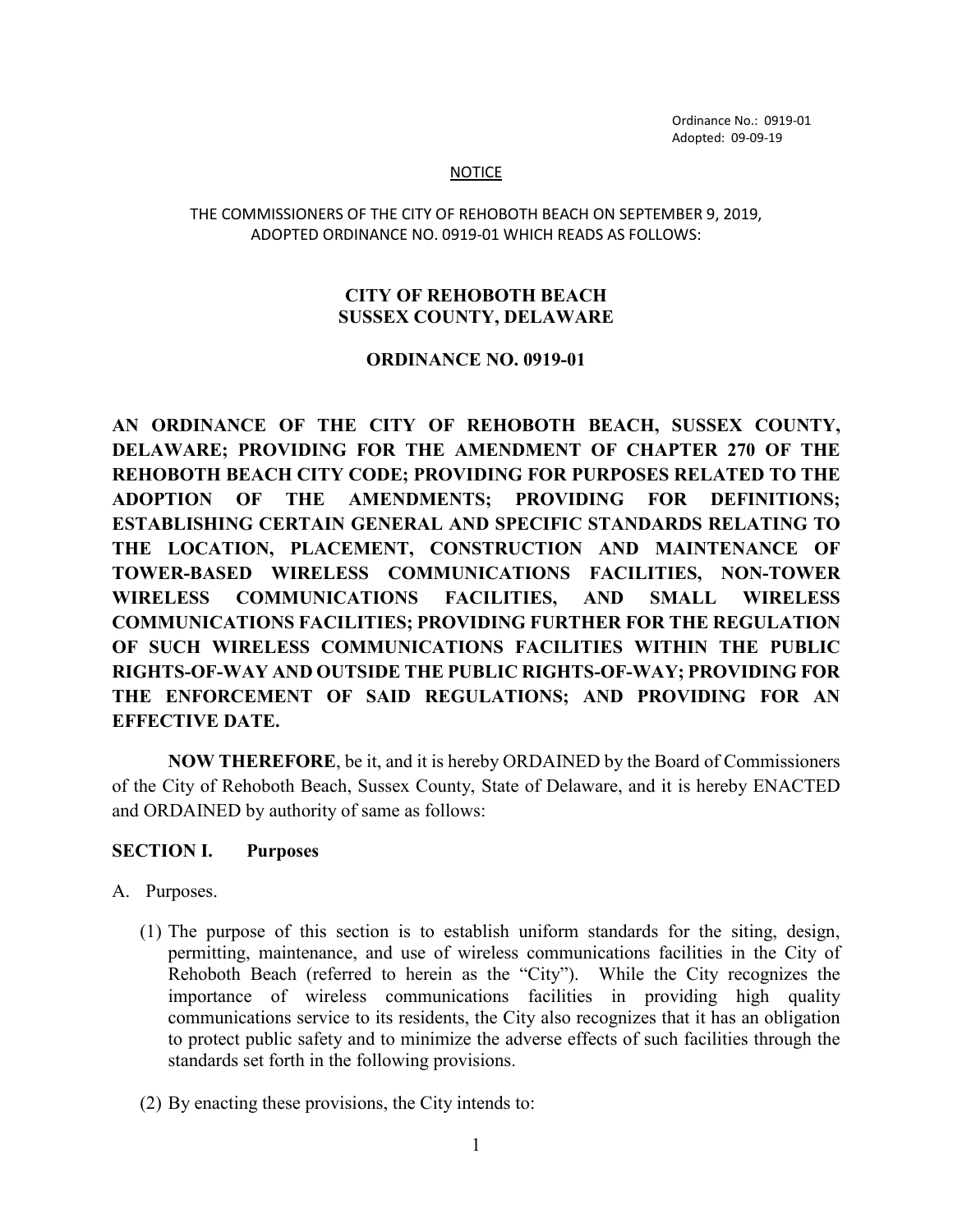- (a) Promote the deployment of wireless communications facilities in the City while regulating their location and number so as to ensure the provision of necessary services;
- (b) Provide for the managed development of wireless communications facilities in a manner that enhances the benefits of wireless communication and accommodates the needs of both City residents and wireless carriers in accordance with federal and state laws and regulations;
- (c) Establish procedures for the design, siting, construction, installation, maintenance and removal of tower-based wireless communications facilities, non-tower wireless communications facilities, and small wireless communications facilities in the City, including facilities both inside and outside the public rights-of-way;
- (d) Address new wireless technologies, including but not limited to, distributed antenna systems, data collection units, small cells, cable Wi-Fi and other wireless communications facilities;
- (e) Minimize the adverse visual effects and the number of such facilities through proper design, siting, screening, material, color and finish and by requiring that competing providers of wireless communications services collocate their commercial communications antennas and related facilities on existing towers;
- (f) Promote the health, safety and welfare of the City's residents.

# **SECTION II. Amendment to Section 270-4, Definitions**

Section 270-4 of the Zoning Ordinance is hereby amended by adding following definitions to the "Definitions" section:

- 1. *Accessory Equipment—*any equipment serving or being used in conjunction with a wireless communications facility or wireless support structure. The term "Accessory Equipment" includes but is not limited to utility or transmission equipment, power supplies, generators, batteries, cables, equipment buildings, cabinets and storage sheds, shelters or similar structures.
- 2. *Antenna —* an apparatus designed for the purpose of emitting radiofrequency (RF) radiation, to be operated or operating from a fixed location pursuant to Federal Communications Commission authorization, for the provision of wireless service and any commingled information services.
- 3. *Collocation*—the mounting of one or more WCFs, including antennae, on a pre-existing structure, or modifying a structure for the purpose of mounting or installing a WCF on that structure.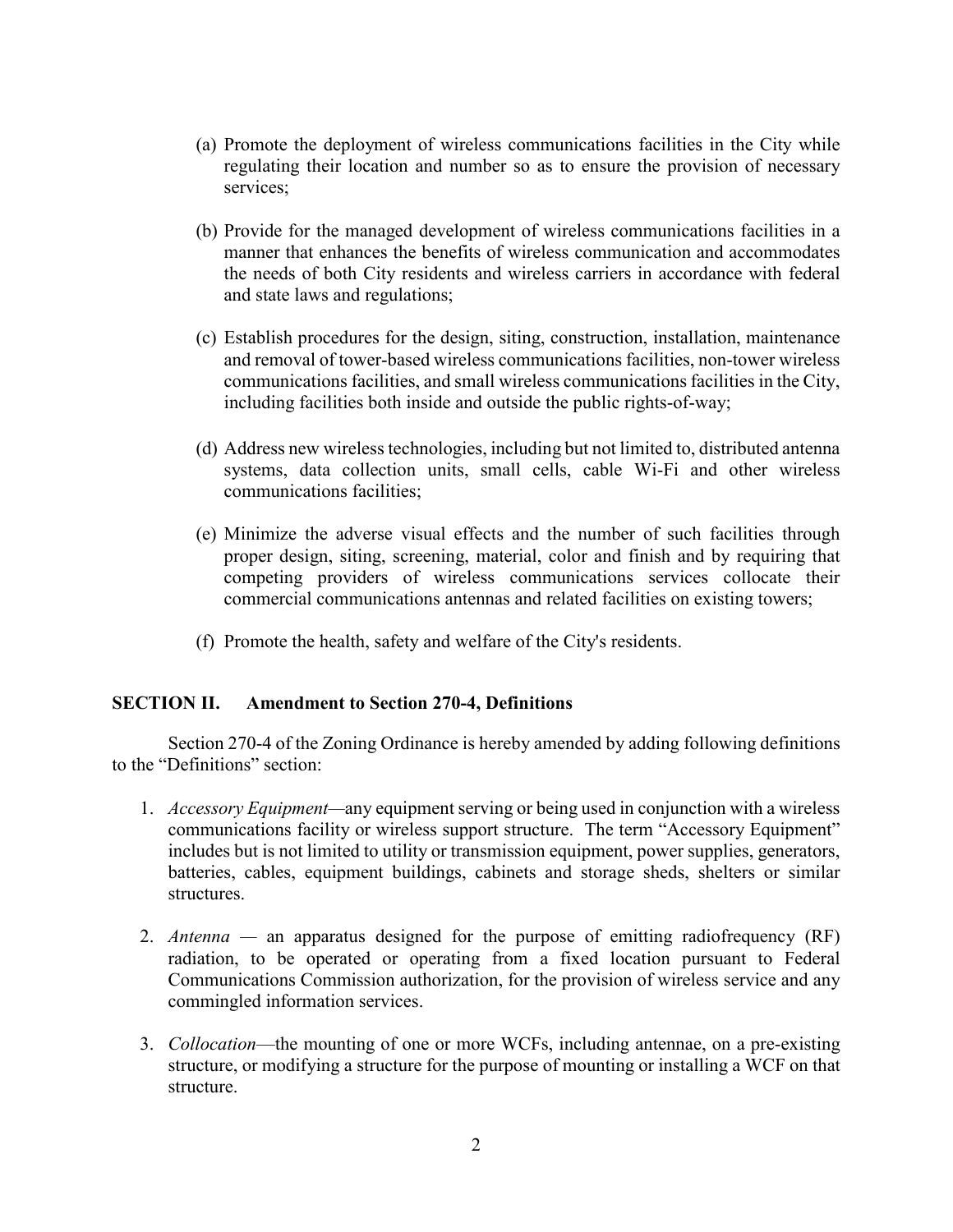- 4. *Distributed Antenna System (DAS)*—a network of spatially separated antenna sites connected to a common source that provides wireless service within a geographic area or structure.
- 5. *Emergency*—a condition that (1) constitutes a clear and immediate danger to the health, welfare, or safety of the public, or (2) has caused or is likely to cause facilities in the rightsof-way to be unusable and result in loss of the services provided.
- 6. *Equipment Compound—*an area surrounding or adjacent to a wireless support structure within which base stations, power supplies, or accessory equipment are located.
- 7. *FCC*—Federal Communications Commission.
- 8. *Height of a Tower-Based WCF* the vertical distance measured from the ground level, including any base pad, to the highest point on a tower-based WCF, including antennae mounted on the tower and any other appurtenances.
- 9. *Modification* or *Modify—*the improvement, upgrade or expansion of existing wireless communications facilities or base stations on an existing wireless support structure or the improvement, upgrade, or expansion of the wireless communications facilities located within an existing equipment compound, if the improvement, upgrade, expansion or replacement does not substantially change the physical dimensions of the wireless support structure.
- 10. *Non-Tower Wireless Communications Facility (Non-Tower WCF)*—Wireless communications facilities located or collocated on existing structures, such as, but not limited to buildings, water towers, electrical transmission towers, utility poles, light poles, traffic signal poles, flag poles and other similar structures that do not require the installation of a new tower. This term includes the replacement of an existing structure with a similar structure that is required to support the weight of the proposed WCF. This definition excludes any installation constituting a Small Wireless Communications Facility.
- 11. *Person—*individuals, corporations, companies, associations, joint stock companies, firms, partnerships, limited liability companies, corporations and other entities established pursuant to statutes of the State of Delaware, provided that "Person" does not include or apply to the City, or to any department or agency of the City.
- 12. *Replacement --* the replacement of existing wireless communications facilities on an existing wireless support structure or within an existing equipment compound due to maintenance, repair or technological advancement with equipment that does not result in increased wind or structural loading, is substantially similar in size and weight as the wireless communications facilities initially installed, and that does not substantially change the physical dimensions of the existing wireless support structure.
- 13. *Small Wireless Communications Facility --* A wireless communications facility that meets the following criteria: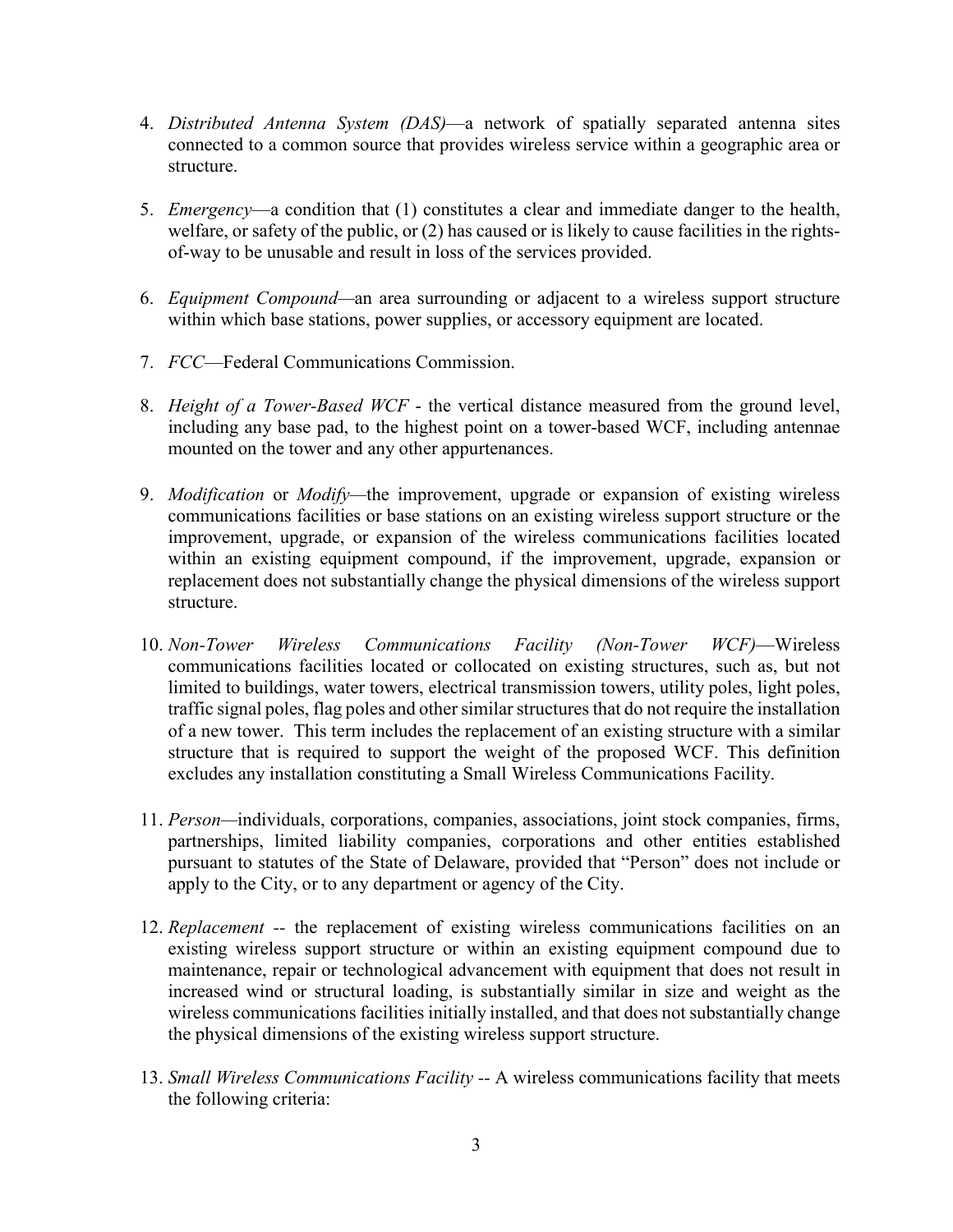(1) The structure on which antenna facilities are mounted—

(i) is 50 feet or less in height, or

(ii) is no more than 10 percent taller than other adjacent structures, or

(iii) is not extended to a height of more than 50 feet or by more than 10 percent above its preexisting height as a result of the collocation of new antenna facilities; and

(2) Each antenna associated with the deployment (excluding the associated equipment) is no more than three cubic feet in volume; and

(3) All antenna equipment associated with the facility (excluding antennas) are cumulatively no more than 28 cubic feet in volume.

(4) The facilities do not require antenna structure registration under 47 CFR Part 17;

(5) The facilities are not located on Tribal lands, as defined under 36 CFR 800.16(x); and

(6) The facilities do not result in human exposure to radiofrequency radiation in excess of the applicable safety standards specified in 47 CFR 1.1307(b).

- 14. *Stealth Technology—*camouflaging or screening methods applied to wireless communications facilities and accessory equipment which render them more visually appealing or blend the proposed facility into the existing structure or visual backdrop in a manner appropriate to the site's context and surrounding environment. Such methods include, but are not limited to, architecturally screened roof-mounted antennae, buildingmounted antennae painted to match the existing structure and facilities constructed to resemble trees, shrubs, and light poles.
- 15. *Substantially Change or Substantial Change*  A modification substantially changes the physical dimensions of an eligible support structure if it meets any of the following criteria:
	- (1) For towers other than towers in the public rights-of-way, it increases the height of the tower by more than 25% or by the height of one additional antenna array with separation from the nearest existing antenna not to exceed twenty feet, whichever is greater; for other eligible support structures, it increases the height of the structure by more than 10% or more than ten feet, whichever is greater;
		- (i) Changes in height should be measured from the original support structure in cases where deployments are or will be separated horizontally, such as on buildings' rooftops; in other circumstances,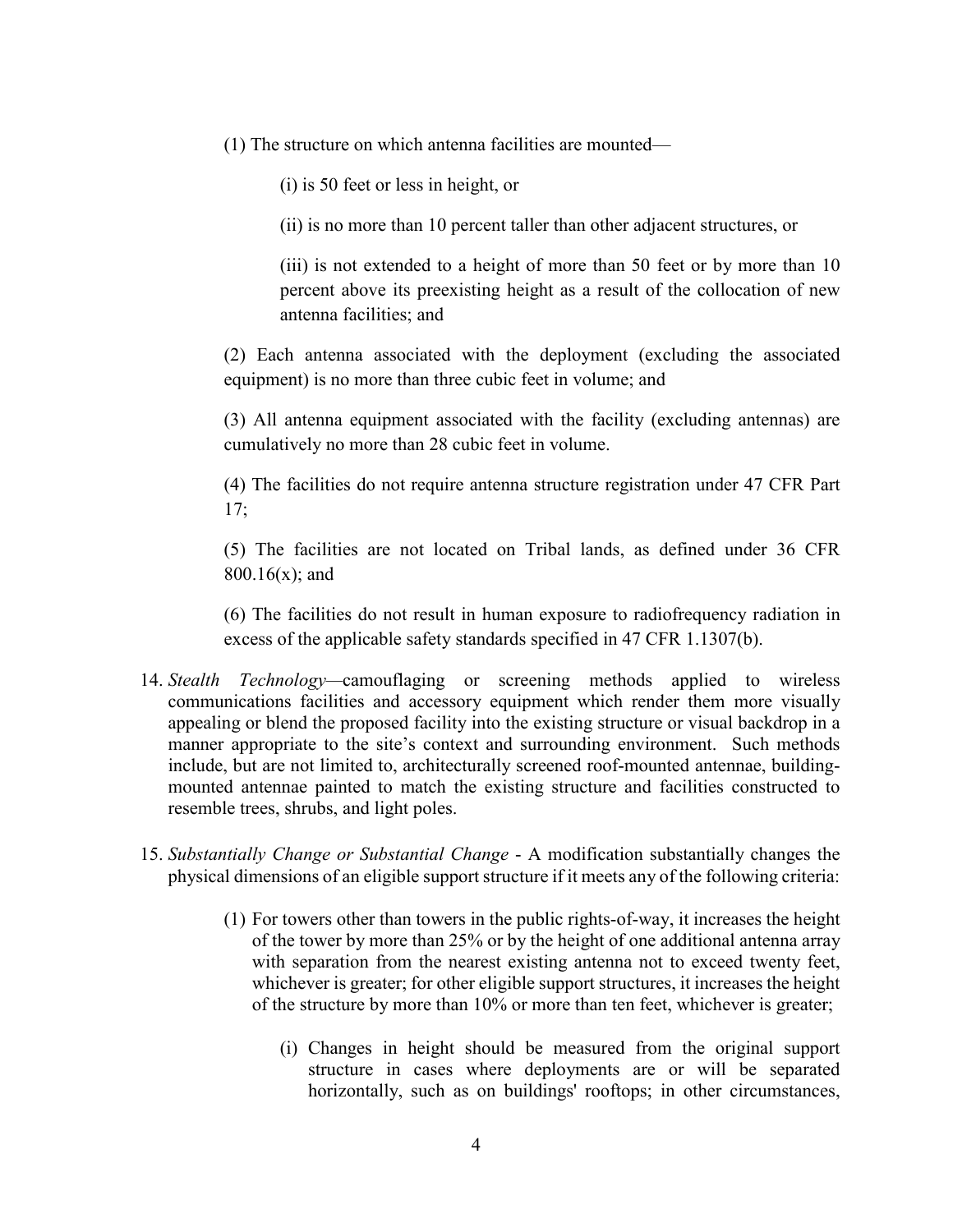changes in height should be measured from the dimensions of the tower or base station, inclusive of originally approved appurtenances and any modifications that were approved prior to the passage of the Spectrum Act.

- (1) For towers other than towers in the public rights-of-way, it involves adding an appurtenance to the body of the tower that would protrude from the edge of the tower more than twenty feet, or more than the width of the tower structure at the level of the appurtenance, whichever is greater; for other eligible support structures, it involves adding an appurtenance to the body of the structure that would protrude from the edge of the structure by more than six feet;
- (2) For any eligible support structure, it involves installation of more than the standard number of new equipment cabinets for the technology involved, but not to exceed four cabinets; or, for towers in the public rights-of-way and base stations, it involves installation of any new equipment cabinets on the ground if there are no pre-existing ground cabinets associated with the structure, or else involves installation of ground cabinets that are more than 10% larger in height or overall volume than any other ground cabinets associated with the structure;
- (3) It entails any excavation or deployment outside the current site;
- (4) It would defeat the concealment elements of the eligible support structure; or
- (5) It does not comply with conditions associated with the siting approval of the construction or modification of the eligible support structure or base station equipment, provided however that this limitation does not apply to any modification that is non-compliant only in a manner that would not exceed the thresholds identified in  $\S$  1.40001(b)(7)(i) through (iv).
- 16. *Tower-Based Wireless Communications Facility (Tower-Based WCF)—*any structure that is used for the primary purpose of supporting one or more antennae, including, but not limited to, self-supporting lattice towers, guy towers and monopoles. This definition excludes any installation constituting a Small Wireless Communications Facility.
- 17. *Wireless—*transmissions through the airwaves including, but not limited to, infrared line of sight, cellular, PCS, microwave, satellite, or radio signals.
- 18. *Wireless Communications Facility (WCF)—* an antenna facility or a wireless support structure that is used for the provision of wireless service, whether such service is provided on a stand-alone basis or commingled with other wireless communications services.
- 19. *Wireless Communications Facility Applicant (WCF Applicant)—*any person that applies for a wireless communications facility building permit, zoning approval and/or permission to use the public right-of-way or other City owned land or property.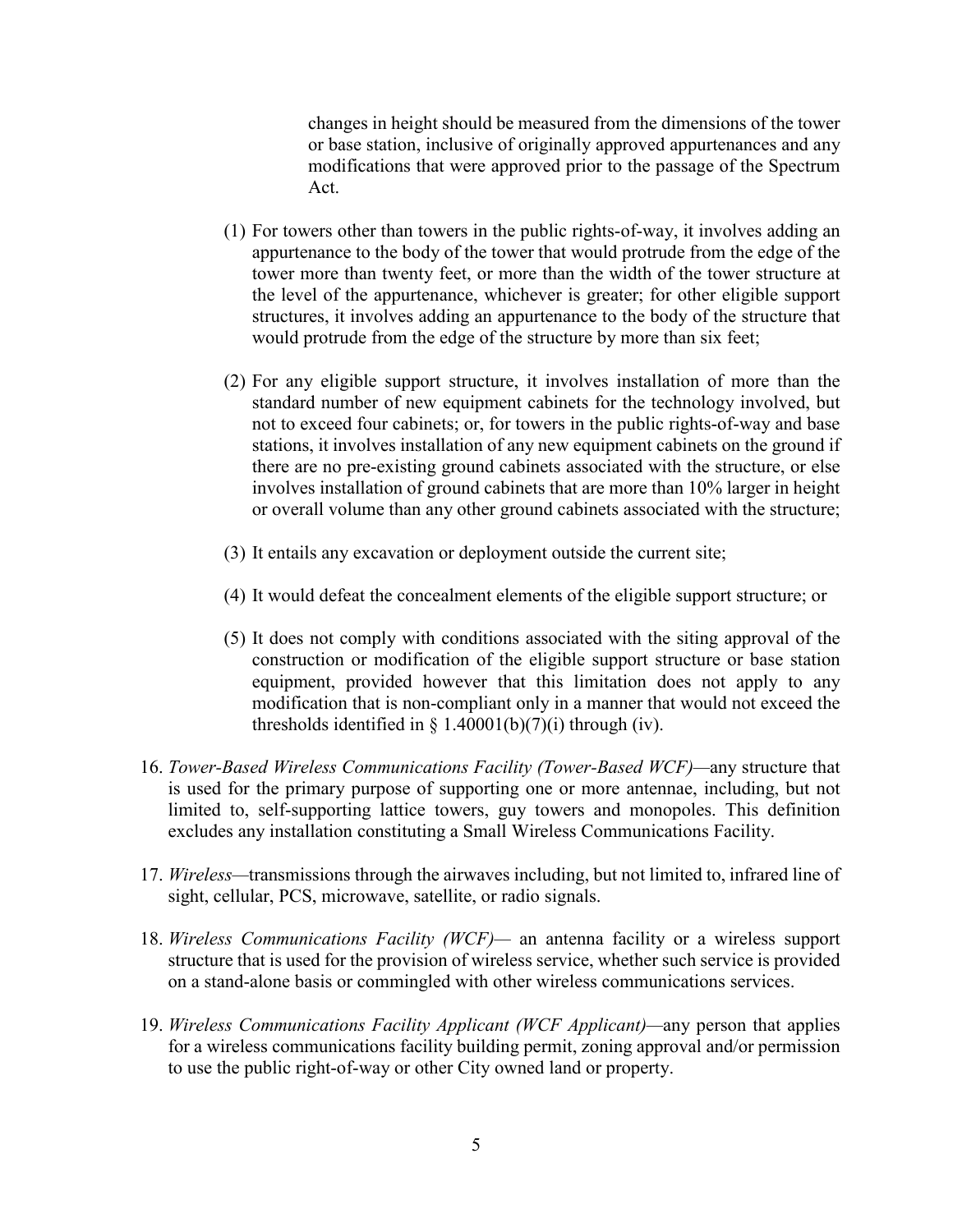20. *Wireless Support Structure—*a pole, tower, base station, or other building, whether or not it has an existing antenna facility, that is used or to be used for the provision of wireless service (whether on its own or comingled with other types of services).

# **SECTION III: ADOPTION OF NEW WIRELESS COMMUNICATIONS FACILILIES PROVISIONS**

Chapter 270 of the Rehoboth Beach City Code is hereby amended by adding a new Section 270- 46.1.2 entitled and provided for as follows:

# **Wireless Communications Facilities**

# **§270-46.1.2 Wireless Communications Facilities**

- A. General and Specific Requirements for Non-Tower Wireless Communications Facilities
	- (1) The following regulations shall apply to all Non-Tower WCF that do not meet the definition of a Small WCF:
		- (a) Permitted in all zones subject to regulations. Non-Tower WCF are permitted by Special Exception in all zones, excluding the City Boardwalk and beach, subject to the exceptions and requirements of this §270-46.1.2 and generally applicable permitting by the City.
		- (b) Non-commercial usage exemption. City residents utilizing satellite dishes, citizen and/or band radios, and Antennae for the purpose of maintaining television, phone, and/or internet connections at their residences shall be exempt from the regulations enumerated in this Section 270-46.1.2.
		- (c) Building permit required. WCF Applicants proposing the Collocation of a Non-Tower WCF that does not Substantially Change the physical dimensions of the Wireless Support Structure to which it is attached shall obtain a building permit from the City Building Inspector. In order to be considered for such permit, the WCF Applicant must submit a permit application to the City in accordance with applicable permit policies and procedures pursuant to §270-84. The WCF Applicant shall designate in writing that such applications constitute an Eligible Facilities Request pursuant to 47 CFR §1.40001.
		- (d) Non-conforming Wireless Support Structures. Non-Tower WCF shall be permitted to Collocate upon non-conforming Tower-Based WCF and other non-conforming Wireless Support Structures. Collocation of WCF upon existing Tower-Based WCF is encouraged even if the Tower-Based WCF is non-conforming as to use within a zoning district.
		- (e) Cybersecurity. The wireless provider shall ensure that: (1) a cyber security risk management plan, that incorporates current best practices commensurate to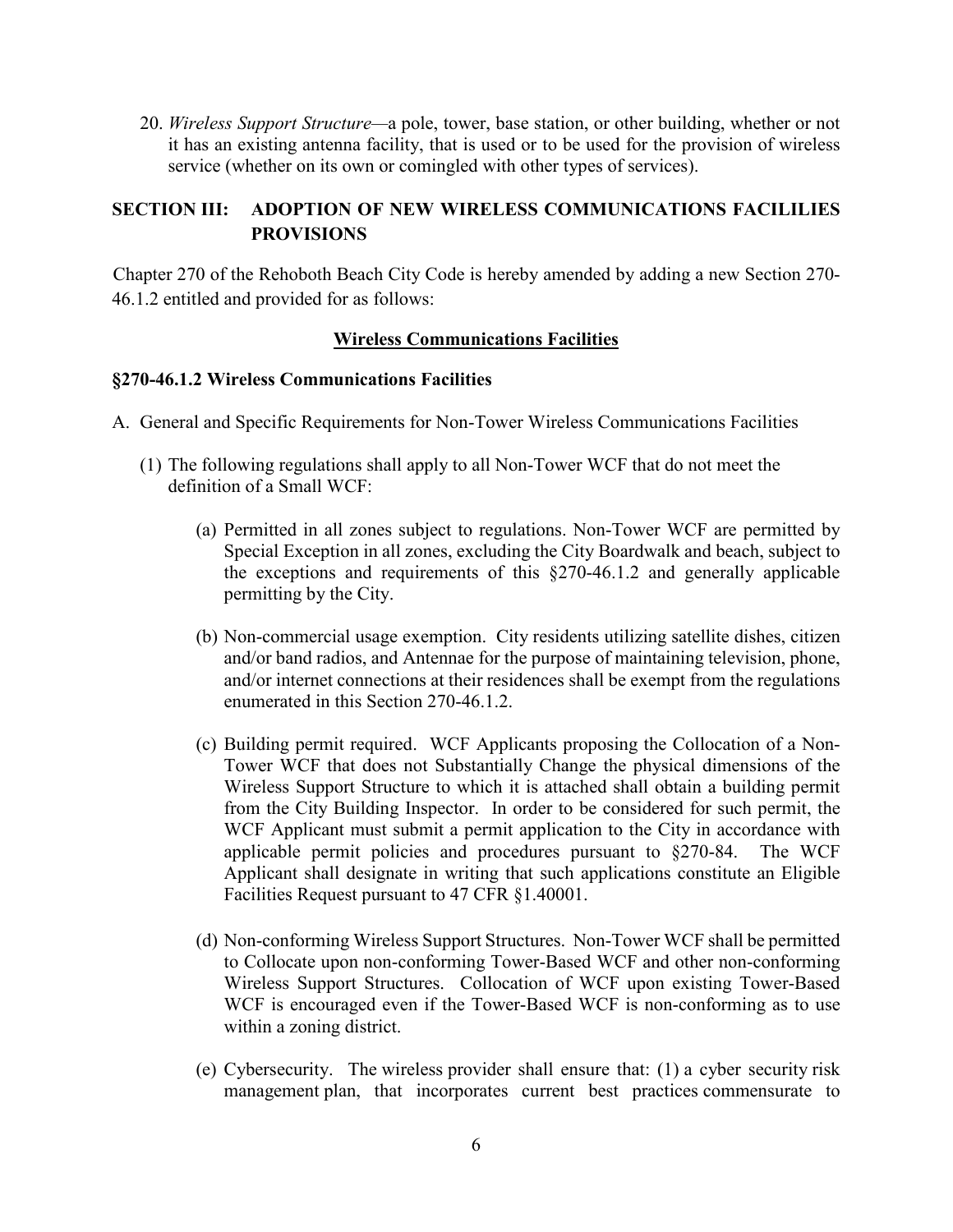assessed risk, is established, implemented, and periodically evaluated and updated, and (2) in the event of a security breach, such provider complies with applicable law.

- (f) Standard of care. Any Non-Tower WCF shall be designed, constructed, operated, maintained, repaired, modified and removed in strict compliance with all current applicable technical, safety and safety-related codes, including but not limited to the most recent editions of the American National Standards Institute (ANSI) Code, National Electrical Safety Code, National Electrical Code, or to the industry standard applicable to the structure. Any WCF shall at all times be kept and maintained in good condition, order and repair by qualified maintenance and construction personnel, so that the same shall not endanger the life of any Person or damage any property in the City.
- (g) Wind and ice. All Non-Tower WCF shall be designed to withstand the effects of wind gusts and ice to the standard designed by the American National Standards Institute as prepared by the engineering departments of the Electronics Industry Association, and Telecommunications Industry Association (ANSI/TIA-222, as amended), or to the industry standard applicable to the structure.
- (h) Aviation safety. Non-Tower WCF shall comply with all federal and state laws and regulations concerning aviation safety.
- (i) Public safety communications. Non-Tower WCF shall not interfere with public safety communications or the reception of broadband, television, radio or other communication services by occupants of nearby properties.
- (j) Radio frequency emissions.A Non-Tower WCF shall not, by itself or in conjunction with other WCFs existing on the same structure at the time of installation, generate radio frequency emissions in excess of the standards and regulations of the FCC, including but not limited to, the FCC Office of Engineering Technology Bulletin 65 entitled "Evaluating Compliance with FCC Guidelines for Human Exposure to Radio Frequency Electromagnetic Fields," as amended. Proof of compliance with such requirements shall be submitted to the Board of Commissioners as part of any application for a Non-Tower WCF.
- (k) Removal. In the event that use of a Non-Tower WCF is to be discontinued, the owner shall provide written notice to the City of its intent to discontinue use and the date when the use shall be discontinued. Unused or abandoned WCF, or portions of WCF, shall be removed from the structure as follows:
	- [1] All abandoned or unused WCFs and Accessory Equipment shall be removed from the structure within ninety (90) days of the cessation of operations at the site unless a time extension is approved by the City.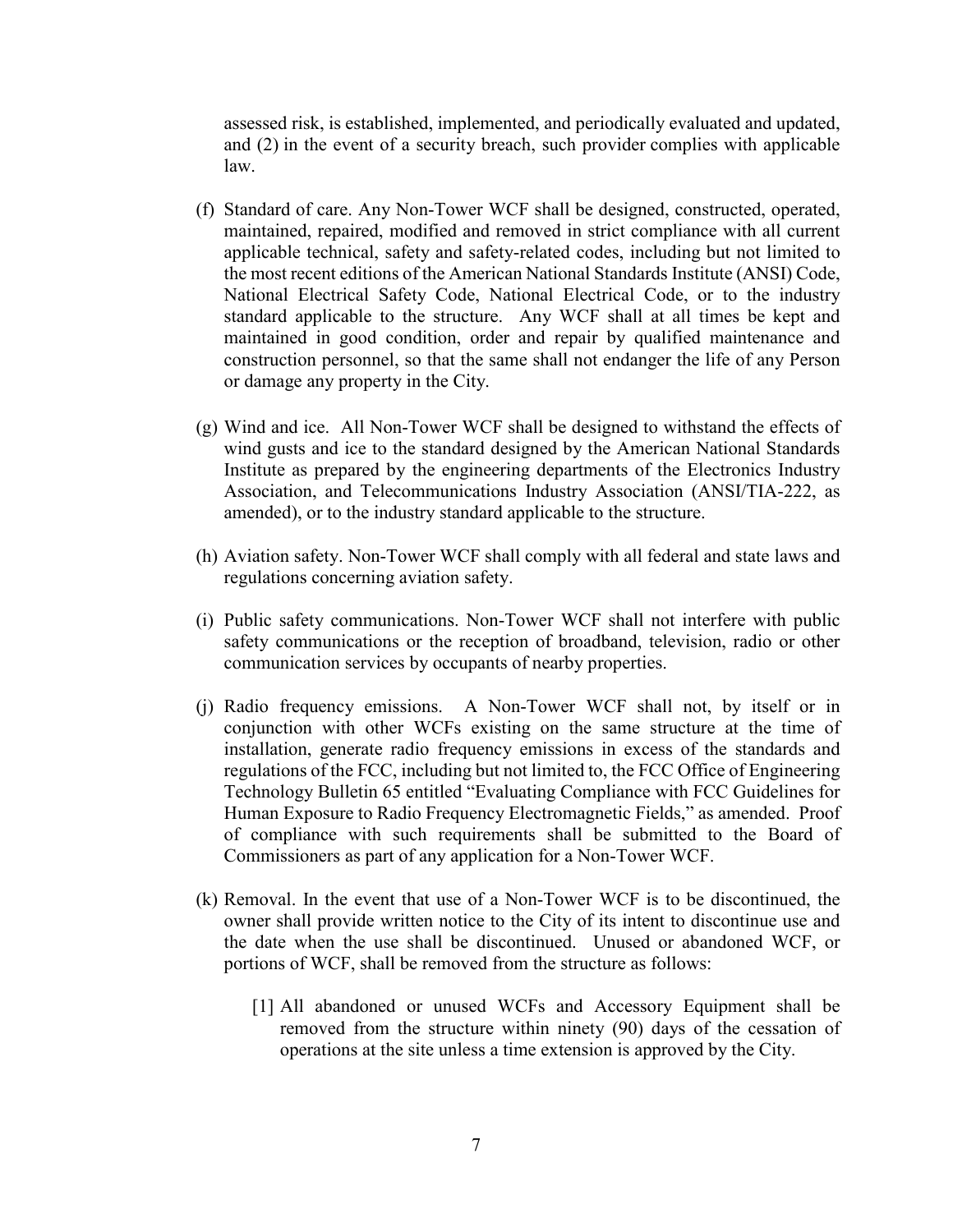- [2] If the WCF or Accessory Equipment is not removed from the structure within ninety (90) days of the cessation of operations at a site, or within any longer period approved by the City, the WCF and/or associated facilities and equipment may be removed by the City and the cost of removal assessed against the owner of the WCF.
- (l) Insurance. Each Person that owns or operates a Non-Tower WCF shall annually provide the City with a certificate of insurance evidencing general liability coverage in the amount of \$1,000,000 per occurrence and property damage coverage in the amount of \$1,000,000 per occurrence covering the Non-Tower WCF. Each person that owns or operates a Non-Tower WCF shall have the option of self-insuring.
- (m)All Non-Tower WCF owners shall post a sign in a readily visible location identifying the name, phone number of a party to contact in the event of an Emergency, and permit number. The only other signage permitted on the WCF shall be those required by the FCC, or any other federal or state agency.
- (n) Indemnification*.* Each Person that owns or operates a Non-Tower WCF shall, at its sole cost and expense, indemnify, defend and hold harmless the City, its elected and appointed officials, employees and agents, at all times against any and all claims for personal injury, including death, and property damage arising in whole or in part from, caused by or connected with any act or omission of the Person, its officers, agents, employees or contractors arising out of, but not limited to, the construction, installation, operation, maintenance or removal of the Non-Tower WCF. Each Person that owns or operates a Non-Tower WCF shall defend any actions or proceedings against the City in which it is claimed that personal injury, including death, or property damage was caused by the construction, installation, operation, maintenance or removal of a Non-Tower WCF. The obligation to indemnify, hold harmless and defend shall include, but not be limited to, the obligation to pay judgments, injuries, liabilities, damages, reasonable attorneys' fees, reasonable expert fees, court costs and all other costs of indemnification. Notwithstanding the foregoing, the obligation to indemnify, hold harmless and defend shall not apply to claims arising from gross negligence or willful misconduct by the City or its contractors.
- (o) Maintenance. The following maintenance requirements shall apply:
	- [1] The Non-Tower WCF shall be fully automated and unattended on a daily basis and shall be visited only for maintenance or Emergency repair.
	- [2] Such maintenance shall be performed to ensure compliance with applicable structural safety standards and radio frequency emissions regulations.
	- [3] All maintenance activities shall conform to industry maintenance standards.
- (p) Timing of Approval.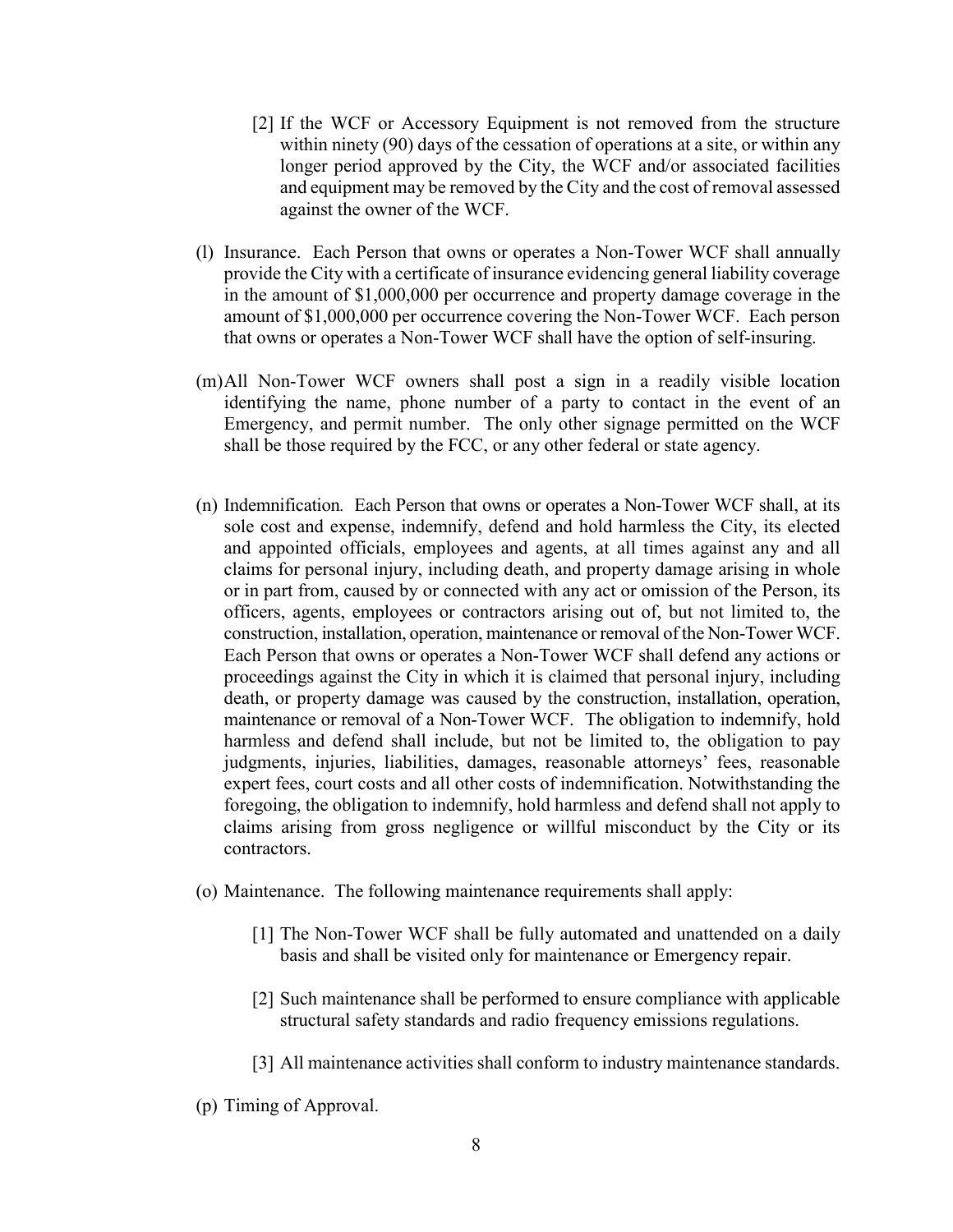- [1] Within thirty (30) days of receipt of an application for a Non-Tower WCF on a preexisting Wireless Support Structure, the City Board of Commissioners shall notify the WCF Applicant in writing of any additional information required to complete the Special Exception application. Within ninety (90) days of receipt of an application for a Non-Tower WCF on a preexisting Wireless Support Structure that Substantially Changes the Wireless Support Structure to which it is attached, the City Board of Commissioners shall make a final decision on whether to approve the Special Exception application and the City Manager shall notify the WCF Applicant in writing of such decision.
- [2] Within sixty (60) days of receipt of an application for a Non-Tower WCF on a preexisting Wireless Support Structure that does not Substantially Change the Wireless Support Structure to which it is attached, the City Building Inspector shall issue the required building permit authorizing construction of the WCF. All applications for such WCF shall designate that the proposed WCF meets the requirements of an Eligible Facilities Request.
- [3] Such timeframes shall be subject to the tolling procedures established by the FCC.
- (2) In addition to the requirements in Section  $270-46.1.2(A)(1)$  above, the following regulations shall apply to all Non-Tower WCF that do not meet the definition of a Small WCF and that Substantially Change the Wireless Support Structure to which they are attached:
	- (a) Prohibited on Certain Structures. No Non-Tower WCF shall be located on singlefamily detached residences, single-family attached residences, semi-detached residences, duplexes, or any residential accessory structure.
	- (b) Special Exception Authorization Required. Any WCF Applicant proposing the construction of a new Non-Tower WCF or the Modification of an existing Non-Tower WCF shall first obtain special exception authorization from the City Board of Commissioners pursuant to §270-76 of the Rehoboth Beach City Code. The Special exception application shall demonstrate that the proposed facility complies with all applicable provisions in the Rehoboth Beach City Zoning Ordinance.
	- (c) Historic Buildings. No Non-Tower WCF may be located within one hundred (100) feet of any property, or on a building or structure that is listed on the National Register of Historic Places unless approved by the City Board of Commissioners.
	- (d) Permit Fees. The City may assess appropriate and reasonable permit fees directly related to the City's actual costs in reviewing and processing the application for approval of a Non-Tower WCF, as well as related inspection, monitoring and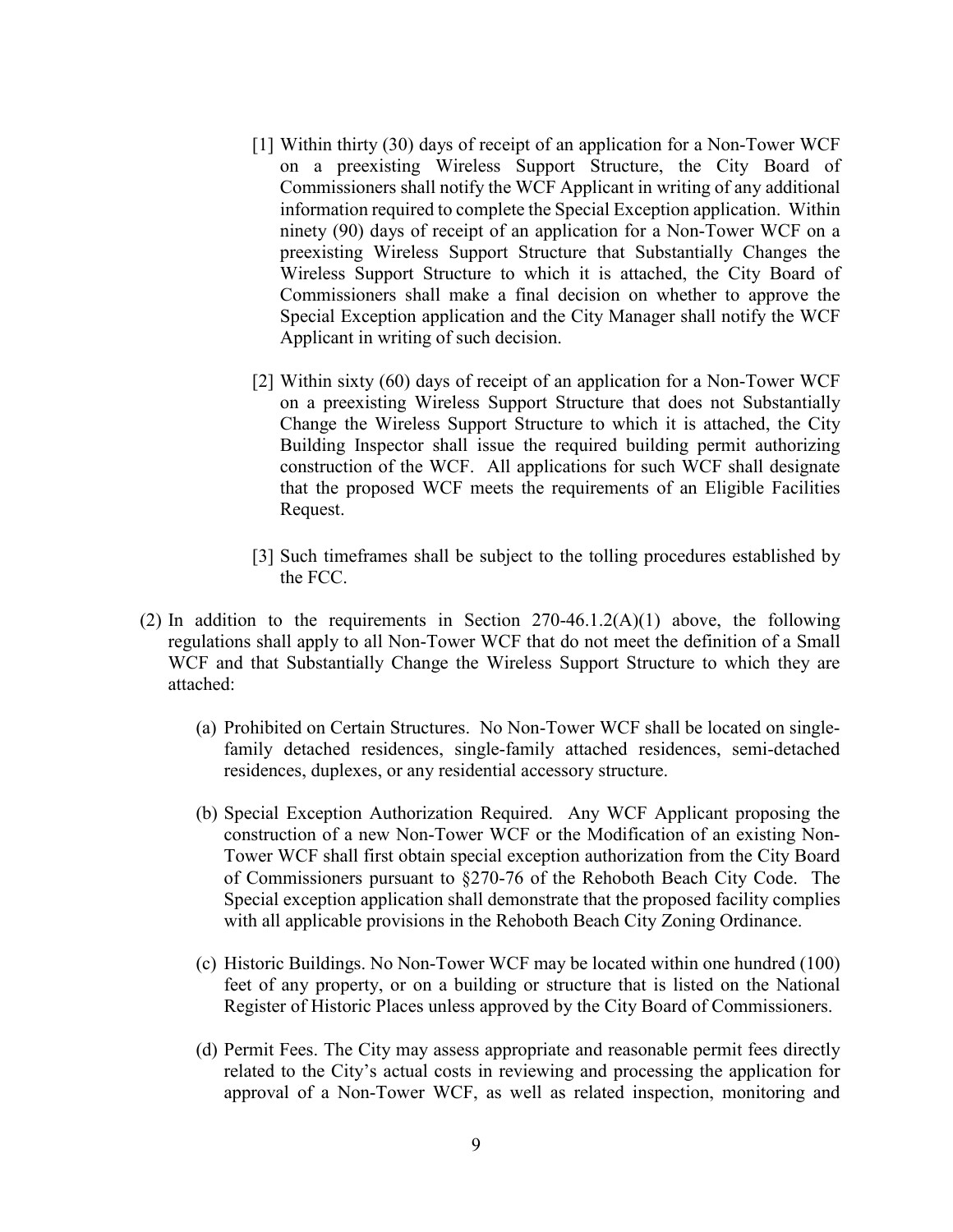related costs. Such permit fees shall be in the amount of two-hundred fifty (\$250.00) dollars and shall comply with the applicable requirements of the FCC.

- (e) Development Regulations. Non-Tower WCF shall be Collocated on existing Wireless Support Structures, such as existing buildings or Tower-Based WCF, subject to the following conditions:
	- [1] The total height of any Wireless Support Structure and mounted WCF shall not exceed the maximum height permitted in the underlying zoning district. The WCF Applicant shall retain the right to seek a variance in accordance with the requirements of the City Code should it be necessary to exceed the maximum height permitted in the underlying zoning district.
	- [2] In accordance with industry standards, all Non-Tower WCF Applicants must submit documentation to the City justifying the total height of the WCF.
	- [3] If the WCF Applicant proposes to locate the Accessory Equipment in a separate building, the building shall comply with the minimum requirements for the applicable zoning district.
	- [4] A security fence with a minimum height of six (6) feet and a maximum height of eight (8) feet shall surround any separate communications equipment building located outside the ROW. Vehicular access to the communications equipment building shall not interfere with the parking or vehicular circulations on the site for the principal use.
- (f) Design Regulations.
	- [1] Where appropriate, Non-Tower WCF shall employ Stealth Technology and be treated to match the Wireless Support Structure in order to minimize aesthetic impact. The application of the Stealth Technology utilized by the WCF Applicant shall be subject to the approval of the City Board of Commissioners.
- (g) Removal, Replacement and Substantial Change.
	- [1] The removal and Replacement of Non-Tower WCF and/or Accessory Equipment for the purpose of upgrading or repairing the WCF is permitted, so long as such repair or upgrade does not Substantially Change the overall height of the WCF or increase the number of Antennae.
	- [2] Any Substantial Change to a WCF shall require notice to be provided to the City Building Inspector, and possible supplemental permit approval as determined by the City Building Inspector.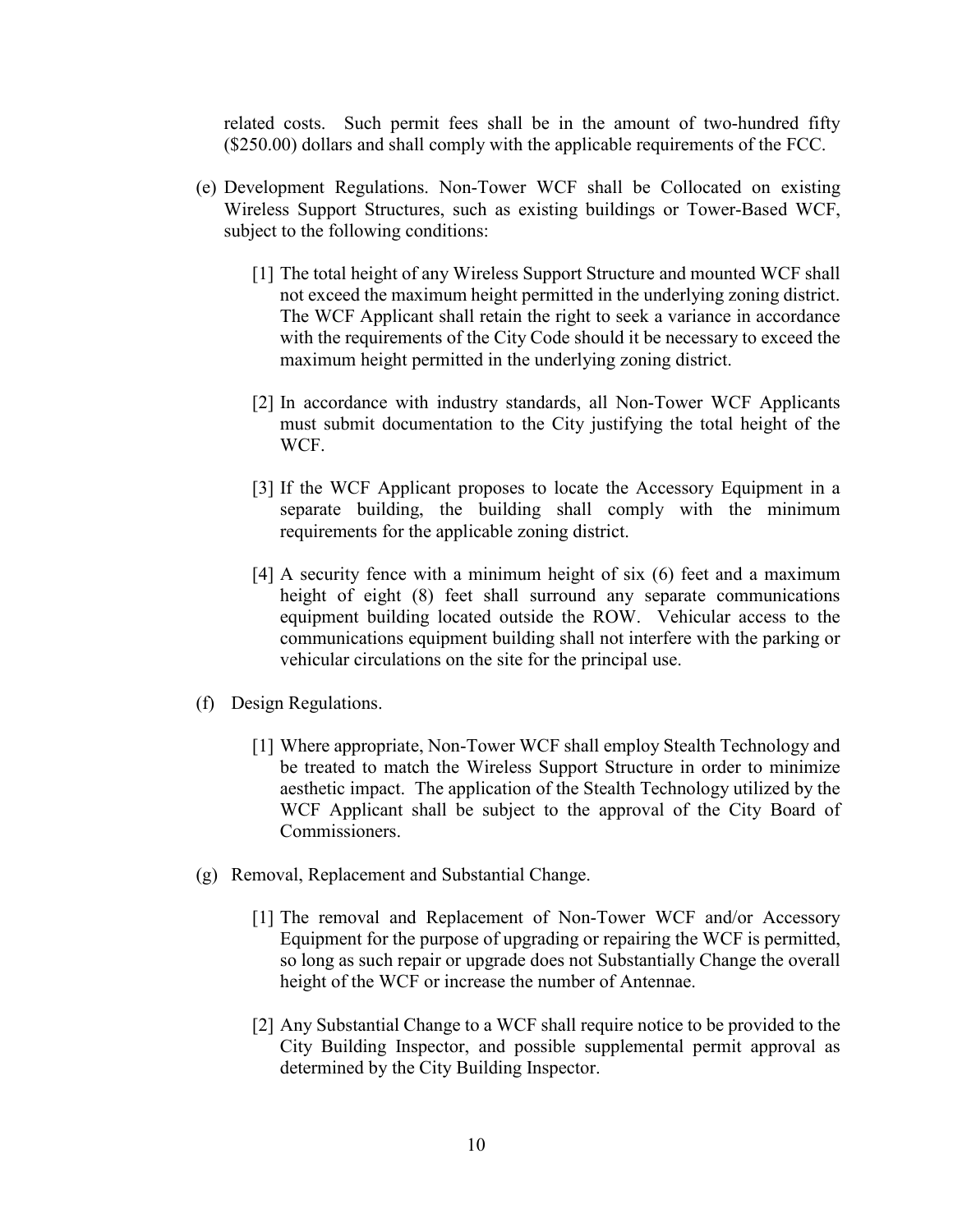- (h) Inspection. The City reserves the right to inspect any WCF to ensure compliance with the provisions of the Zoning Ordinance and any other provisions found within the City Code or state or federal law. The City and/or its agents shall have the authority to enter the lease area of any property upon which a WCF is located at any time, upon reasonable notice to the operator, to ensure such compliance.
- (3) Regulations Applicable to all Non-Tower WCF located in the Public Rights-of-Way. In addition to the applicable Non-Tower WCF provisions listed in Section 270-46.1.2(A)(1) the following regulations shall apply to Non-Tower WCF located in the public Rights-of-Way that do not meet the definition of a Small WCF:
	- (a) Design Requirements:
		- [1] WCF installations located above the surface grade in the public ROW including, but not limited to, those on streetlights and joint utility poles, shall consist of Antennas that are no more than three (3) feet in height and that are compatible in scale and proportion to the structures upon which they are mounted.
		- [2] Antenna and Accessory Equipment shall be treated to match the supporting structure and may be required to be painted, or otherwise coated, to be visually compatible with the support structure upon which they are mounted.
	- (b) Time, Place and Manner. At the discretion of the City Manager, the City shall determine the time and manner of construction, maintenance, repair and/or removal of all Non-Tower WCF in the ROW based on public safety, traffic management, physical burden on the ROW, and related considerations. All construction, maintenance, repair and/or removal of Non-Tower WCF shall comply with the applicable requirements of the City code, including but not limited to Chapter 105.
	- (c) Equipment Location. Ground-mounted Accessory Equipment shall be located underground or, if undergrounding is demonstrated to be technically unfeasible or would materially inhibit deployment, shall be located so as not to cause any physical or visual obstruction to pedestrian or vehicular traffic, or to otherwise create safety hazards to pedestrians and/or motorists or to otherwise inconvenience public use of the ROW as determined by the City Board of Commissioners. In addition:
		- [1] In no case shall ground-mounted Accessory Equipment, walls, or landscaping be located within eighteen (18) inches of the face of the curb, within four (4) feet of the edge of the cartway, or within an easement extending onto a privately-owned lot;
		- [2] Ground-mounted Accessory Equipment that cannot be placed underground shall be screened from surrounding views, to the fullest extent practicable, through the use of landscaping or other decorative features to the reasonable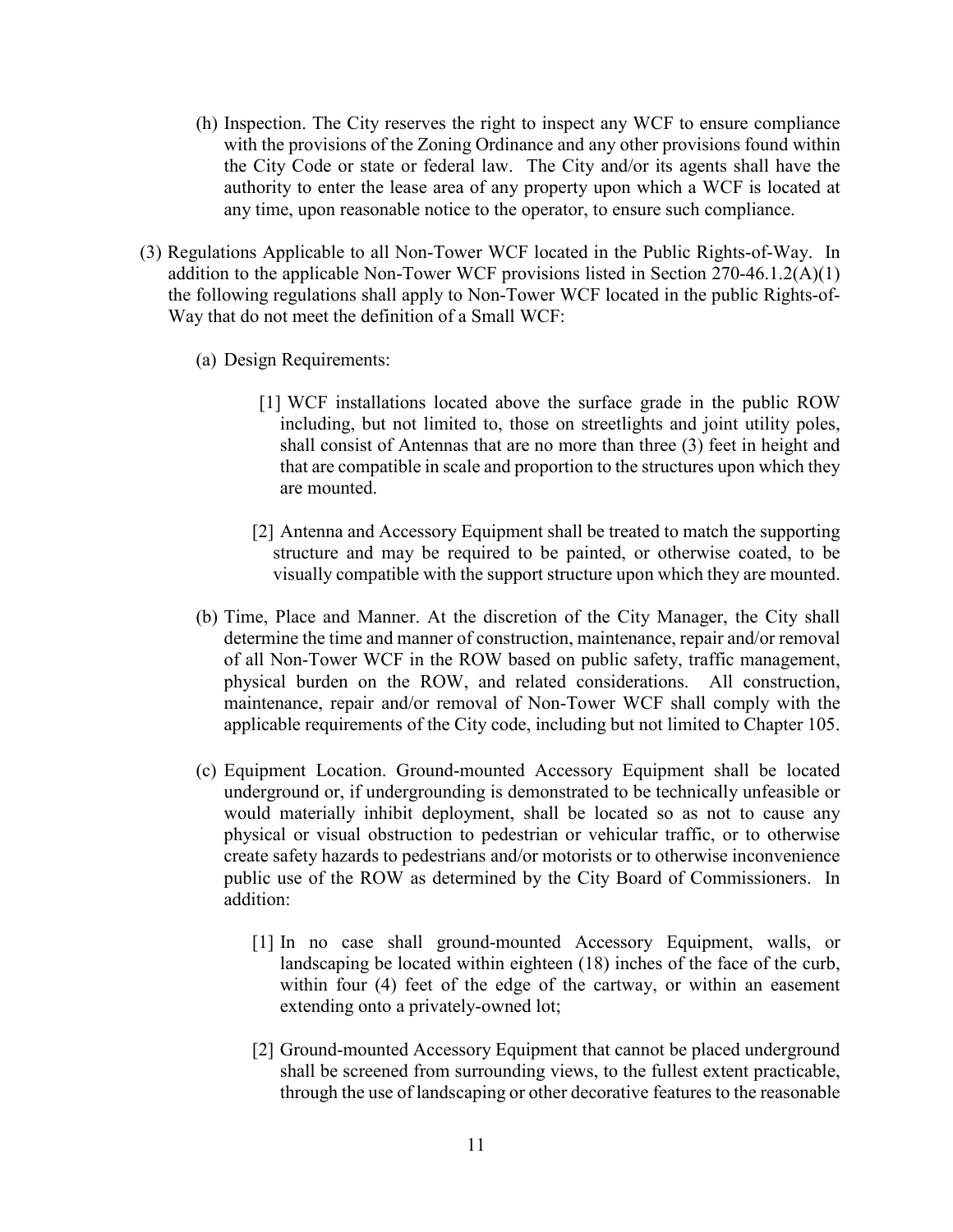satisfaction of the City Board of Commissioners. Ground-mounted Accessory Equipment shall be screened, when possible, by utilizing existing structures. If screening by utilizing existing structures is not possible, ground-mounted Accessory Equipment shall be made architecturally and aesthetically compatible with the surrounding area through the use of coatings, landscaping, and/or screening walls or enclosures to the reasonable satisfaction of the City Board of Commissioners. Screening shall not cause any physical or visual obstruction to pedestrian or vehicular traffic, create safety hazards to pedestrians and/or motorists, or to otherwise inconvenience public use of the ROW as determined by the City Board of Commissioners.

- [3] Required electrical meter cabinets shall be screened to blend in with the surrounding area to the reasonable satisfaction of the City Board of Commissioners. The WCF owner shall be solely responsible for this requirement.
- [4] Any graffiti on any Accessory Equipment shall be removed within thirty (30) days upon notification by the City at the sole expense of the owner.
- [5] Any proposed underground vault related to Non-Tower WCF shall be reviewed and approved by the City Board of Commissioners.
- [6] Accessory equipment attached to the Wireless Support Structure shall have a minimum of eight (8) feet of vertical clearance above finished grade.
- (d) Relocation or Removal of Facilities. Within ninety (90) days following written notice from the City, or such longer period as the City determines is reasonably necessary or such shorter period in the case of an Emergency, an owner of a WCF in the ROW shall, at its own expense, temporarily or permanently remove, relocate, change or alter the position of any WCF when the City, consistent with its police powers, shall have determined that such removal, relocation, change or alteration is reasonably necessary under the following circumstances:
	- [1] The construction, repair, maintenance or installation of any City or other public improvement in the Right-of-Way;
	- [2] The operations of the City or other governmental entity in the Right-of-Way;
	- [3] Vacation of a street or road or the release of a utility easement; or
	- [4] An Emergency as determined by the City.

In such cases the City will make reasonable efforts to assist the WCF owner in identifying and permitting an alternate location for the WCF.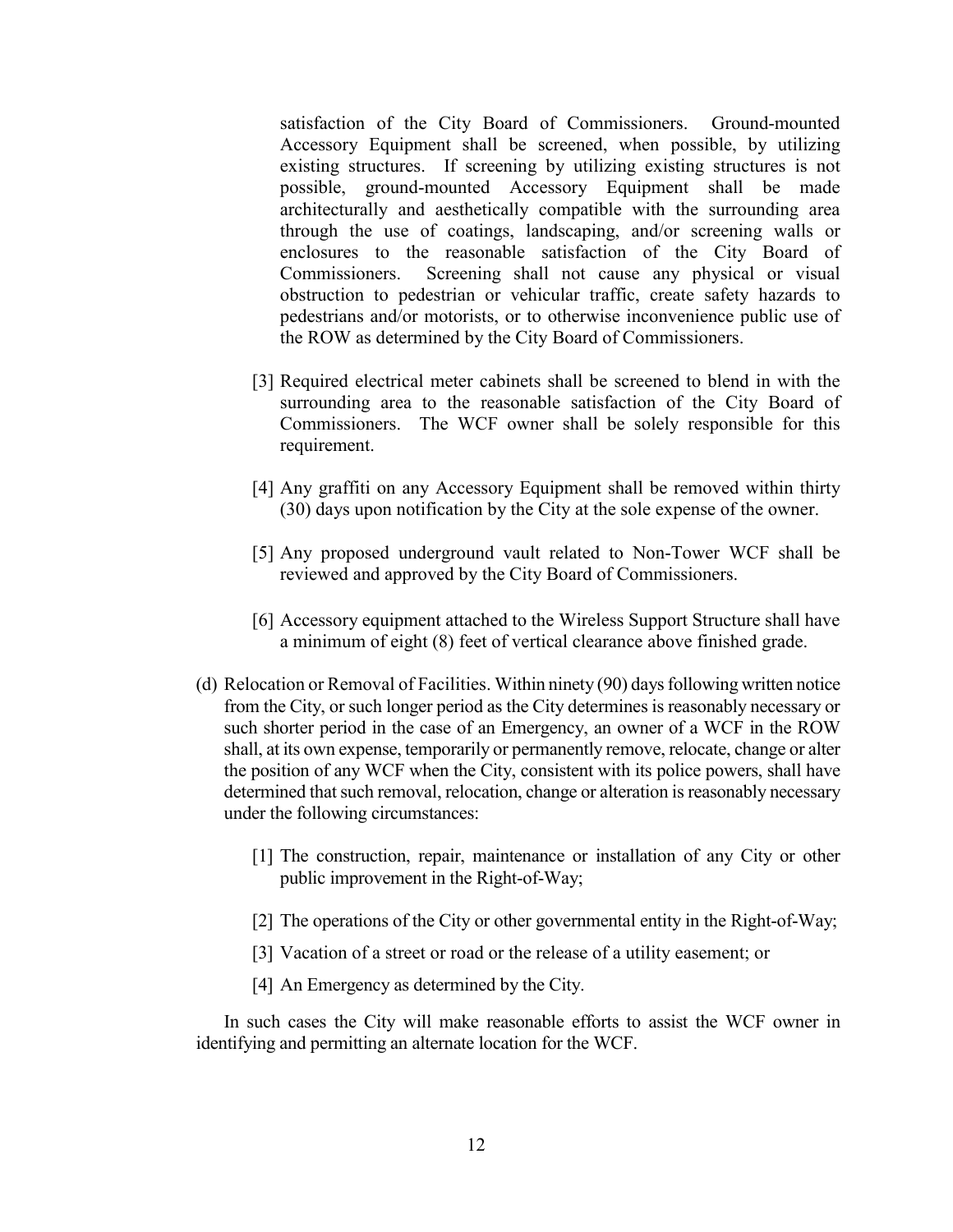- (e) Reimbursement. In addition to permit fees as described in this section, every Non-Tower WCF in the ROW is subject to the City's right to recover its actual costs incurred as a result of the WCF's presence in the ROW including, but not limited to, the costs of the administration and performance of all reviewing, inspecting, permitting, supervising and other ROW management activities by the City related to the WCF. The owner of each Non-Tower WCF shall reimburse the City for the City's costs reasonably incurred in connection with the activities described above. Such fees shall comply with the applicable requirements of the FCC.
- B. General and Specific Requirements for Tower-Based Wireless Communications Facilities and Pole Facilities.
	- (1) The following regulations shall apply to all Tower-Based Wireless Communications that do not meet the definition of a Small WCF.
		- (a) Standard of Care. Any Tower-Based WCF shall be designed, constructed, operated, maintained, repaired, modified and removed in strict compliance with all current applicable technical, safety and safety-related codes, including but not limited to, the most recent editions of the American National Standards Institute (ANSI) Code, National Electrical Safety Code, National Electrical Code, the Delaware Uniform Construction Code, as well as the accepted and responsible workmanlike industry practices of the National Association of Tower Erectors. Any Tower-Based WCF shall at all times be kept and maintained in good condition, order and repair by qualified maintenance and construction personnel, so that the same shall not endanger the life of any Person or damage any property in the City.
		- (b) Special Exception Authorization Required. Tower-Based WCF are permitted by special exception and at a height necessary to satisfy their function in the WCF Applicant's wireless communications system, subject to the requirements of this Section 270-46.1.2(B)(1)(b).
			- [1] The special exception application shall be accompanied by a description of the type and manufacturer of the proposed transmission/radio equipment, the power in watts at which the WCF Applicant transmits, and any relevant related tests conducted by the WCF Applicant in determining the need for the proposed site and installation.
			- [2] The special exception application shall also be accompanied by documentation demonstrating that the proposed Tower-Based WCF complies with all applicable state and federal laws and regulations concerning aviation safety.
			- [3] Where the Tower-Based WCF is located on a property that is not owned by the WCF Applicant, the WCF Applicant shall present evidence of owner consent.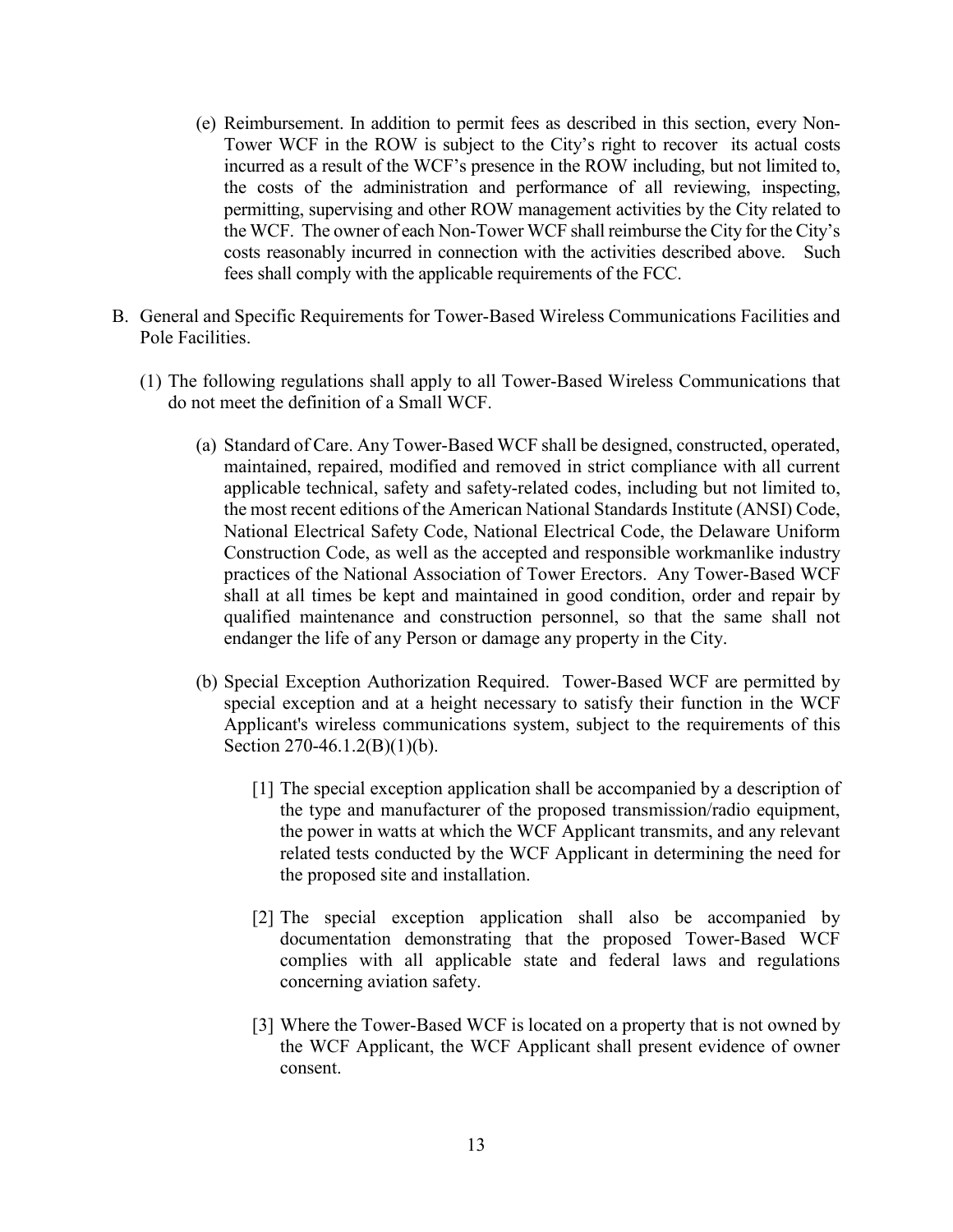- [4] Prior to the City Board of Commissioners' issuance of a zoning permit authorizing construction and erection of a Tower-Based WCF, a structural engineer licensed in the State of Delaware shall issue to the City Board of Commissioners a written certification of the proposed WCF's ability to meet the structural standards offered by either the Electronic Industries Association or the Telecommunication Industry Association and certify the proper construction of the foundation and the erection of the structure. This certification shall be provided during the conditional hearings or at a minimum be made as a condition attached to any approval given such that the certification be provided prior to issuance of any building permits.
	- [a] An application for a new Tower-Based WCF shall demonstrate that the proposed Tower-Based WCF cannot be accommodated on an existing or approved structure or building. The Board may deny an application to construct a new Tower-Based WCF if the WCF Applicant has not made a good faith effort to mount the Antenna(s) on an existing structure. The WCF Applicant shall address the viability of any existing Wireless Support Structures within a one quarter (1/4) mile radius of the site proposed and demonstrate that such alternative candidates are inferior with respect to technical feasibility, cost, or terms of use.
- [5] The special exception application shall also be accompanied by documentation demonstrating that the proposed Tower-Based WCF complies with all applicable provisions of this Chapter.
- (c) Cybersecurity. The wireless provider shall ensure that: (1) a cyber security risk management plan, that incorporates current best practices commensurate to assessed risk, is established, implemented, and periodically evaluated and updated, and (2) in the event of a security breach, such provider complies with applicable law.
- (d) Any Tower-Based WCF shall be designed to withstand the effects of wind gusts and ice to the standard designed by the American National Standards Institute as prepared by the engineering department of the Telecommunications Industry Association (ANSI/TIA-222, as amended).
- (e) No Tower-Based WCF shall interfere with public safety communications or the reception of broadband, television, radio or other communication services by occupants of nearby properties.
- (f) The following maintenance requirements shall apply:
	- [1] Any Tower-Based WCF shall be fully automated and unattended on a daily basis and shall be visited only for maintenance or Emergency repair.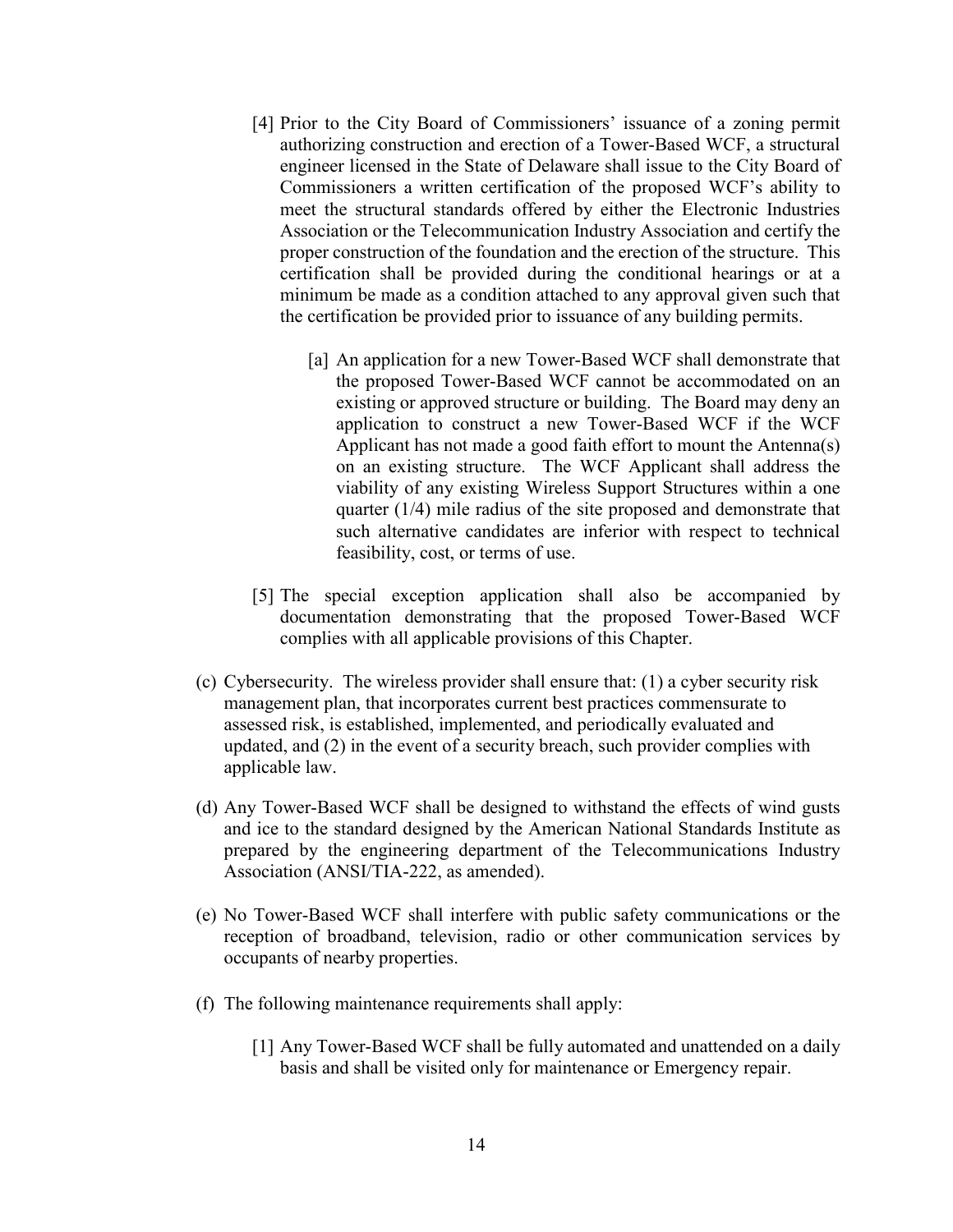- [2] Such maintenance shall be performed to ensure the upkeep of the WCF in order to promote the safety and security of the City's residents and utilize industry standard technology for preventing failures and accidents.
- (g) A Tower-Based WCF shall not, by itself or in conjunction with other WCFs existing on the same structure at the time of installation, generate radio frequency emissions in excess of the standards and regulations of the FCC, including but not limited to, the FCC Office of Engineering Technology Bulletin 65 entitled "Evaluating Compliance with FCC Guidelines for Human Exposure to Radio Frequency Electromagnetic Fields," as amended. Proof of compliance with such requirements shall be submitted to the Board of Commissioners as part of any application for a Tower-Based WCF.
- (1) No Tower-Based WCF may be located within one hundred (100) feet of a building or structure that is listed on the National Register of Historic Places unless approved by the City Board of Commissioners.
- (h) All Tower-Based WCFs shall post a sign in a readily visible location identifying the name, phone number of a party to contact in the event of an Emergency, and permit number. The only other signage permitted on the WCF shall be those required by the FCC, or any other federal or state agency.
- (i) No Tower-Based WCF shall be artificially lighted, except as required by law. If lighting is required, the WCF Applicant shall provide a detailed plan for sufficient lighting, demonstrating as unobtrusive and inoffensive an effect as is permissible under state and federal regulations. The WCF Applicant shall promptly report any outage or malfunction of FAA-mandated lighting to the appropriate governmental authorities and to the City Secretary.
- (j) Tower-Based WCF shall be operated and maintained so as not to produce noise in excess of applicable noise standards under state law and the City Code, except in Emergency situations requiring the use of a backup generator, where such noise standards may be exceeded on a temporary basis only.
- (k) Timing of Approval.
	- [1] Within thirty (30) calendar days of the date that an application for a Tower-Based WCF is filed with the City Board of Commissioners, the City Board of Commissioners shall notify the WCF Applicant in writing of any information that may be required to complete such application. All applications for Tower-Based WCFs shall be acted upon within one hundred fifty (150) days of the receipt of a fully completed application for the approval of such Tower-Based WCF and the City Board of Commissioners shall advise the WCF Applicant in writing of its decision. If additional information was requested by the City Board of Commissioners to complete an application, the time required by the WCF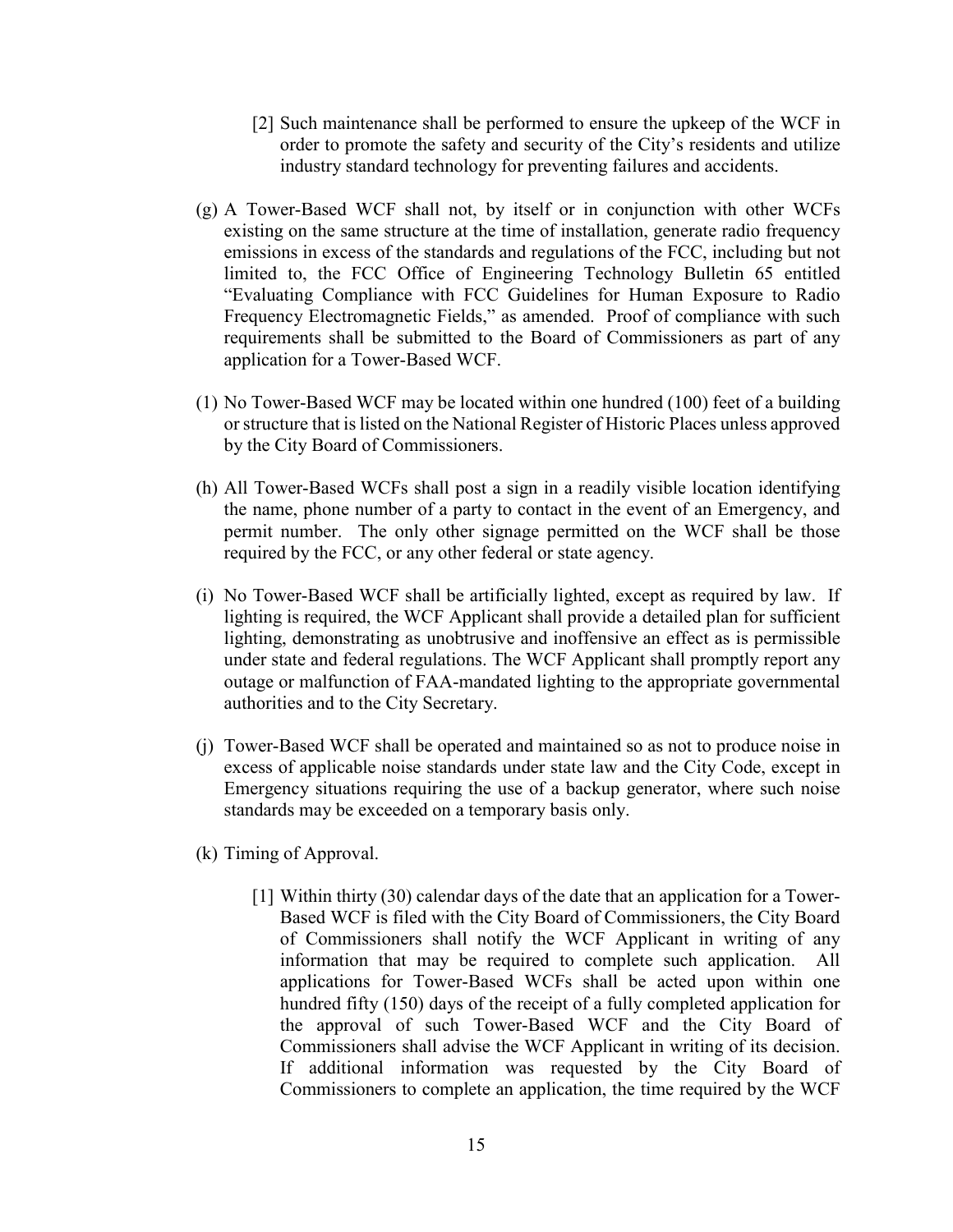Applicant to provide the information shall not be counted toward the one hundred fifty (150) day review period.

- (l) Non-conforming Tower-Based WCF which are hereafter damaged or destroyed due to any reason or cause may be repaired and restored at their former location but must otherwise comply with the terms and conditions of this section. The Collocation of Antennae is permitted on non-conforming structures.
- (m)In the event that use of a Tower-Based WCF is planned to be discontinued, the owner shall provide written notice to the City of its intent to discontinue use and the date when the use shall be discontinued. Unused or abandoned WCF or portions of WCF shall be removed as follows:
	- [1] All unused or abandoned Tower-Based WCFs and Accessory Equipment shall be removed within ninety (90) days of the cessation of operations at the site unless a time extension is approved by the City.
	- [2] If the WCF and/or Accessory Equipment is not removed within ninety (90) days of the cessation of operations at a site, or within any longer period approved by the City, the WCF and accessory facilities and equipment may be removed by the City and the cost of removal assessed against the owner of the WCF.
	- [3] Any unused portions of Tower-Based WCF, including Antennae, shall be removed within ninety (90) days of the time of cessation of operations. The City must approve all Replacements of portions of a Tower-Based WCF previously removed.
- (n) The City may assess appropriate and reasonable permit fees directly related to the City's actual costs in reviewing and processing the application for approval of a Tower-Based WCF, as well as related inspection, monitoring, and related costs. Such permit fees shall be in the amount of two-hundred fifty (\$250.00) dollars and shall comply with all applicable requirements of the FCC.
- (o) Each Person that owns or operates a Tower-Based WCF shall provide the City Board of Commissioners with a certificate of insurance evidencing general liability coverage in the amount of \$5,000,000 per occurrence and property damage coverage in the amount of \$5,000,000 per occurrence covering the Tower-Based WCF. Each Person that owns or operates a Tower-Based WCF shall have the option to self-insure.
- (q) Each Person that owns or operates a Tower-Based WCF shall, at its sole cost and expense, indemnify, defend and hold harmless the City, its elected and appointed officials, employees and agents, at all times against any and all claims for personal injury, including death, and property damage arising in whole or in part from, caused by or connected with any act or omission of the Person, its officers, agents,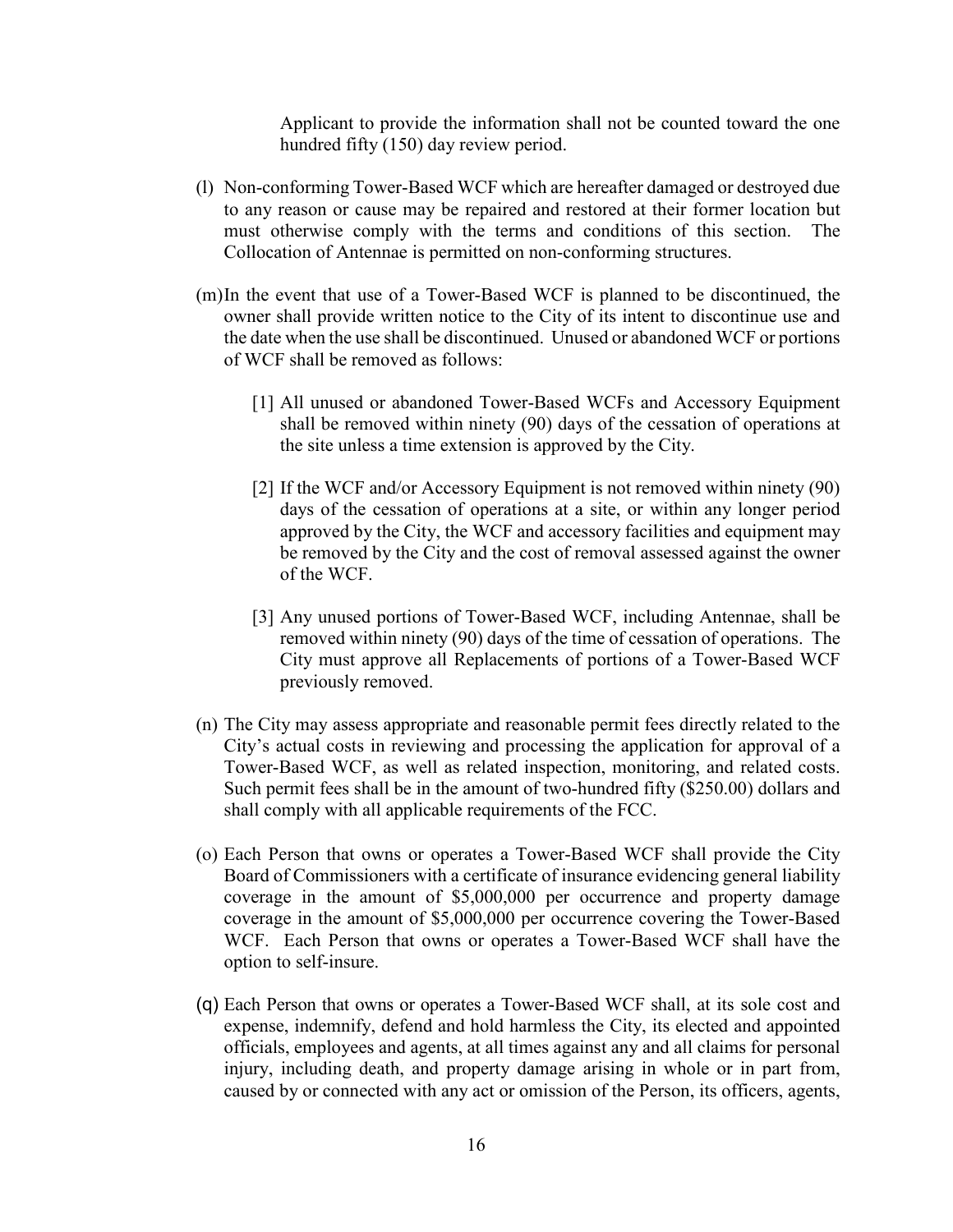employees or contractors arising out of, but not limited to, the construction, installation, operation, maintenance or removal of the Tower-Based WCF. Each Person that owns or operates a Tower-Based WCF shall defend any actions or proceedings against the City in which it is claimed that personal injury, including death, or property damage was caused by the construction, installation, operation, maintenance or removal of Tower-Based WCF. The obligation to indemnify, hold harmless and defend shall include, but not be limited to, the obligation to pay judgments, injuries, liabilities, damages, reasonable attorneys' fees, reasonable expert fees, court costs and all other costs of indemnification. Notwithstanding the foregoing, the obligation to indemnify, hold harmless and defend shall not apply to claims arising from gross negligence or willful misconduct by the City or its contractors.

- (p) All plans and drawings for a Tower-Based WCF shall contain a seal and signature of a professional structural engineer, licensed in the State of Delaware.
- (2) In addition to the applicable regulations in Section  $270-46.1.2(B)(1)$  the following regulations shall apply to Tower-Based Wireless Communications Facilities located outside the Public Rights-of-Way:
	- (a) Development Regulations**.**
		- [1] Tower-Based WCF shall not be located in, or within twenty-five (25) feet of an area in which all utilities are located underground, unless the WCF Applicant proves to the reasonable satisfaction of the City Board of Commissioners that installing its WCF in such a location is necessary to provide Wireless service and that no other practical alternative exists.
		- [2] Tower-Based WCF are permitted outside the public Rights-of-Way in the following zoning districts by Special exception, subject to the requirements of this Chapter:
			- [a] C-1 Central Commercial District
			- [b] C-3 Secondary Commercial District
		- [3] Sole use on a lot. A Tower-Based WCF shall be permitted as a sole use on a lot, provided that the underlying lot meets the minimum requirements of the underlying zoning district or the Applicant receives the necessary zoning to accommodate such use.
		- [4] Combined with another use. A Tower-Based WCF may be permitted on a property with an existing use, or on a vacant parcel in combination with another use, except residential, subject to the following conditions: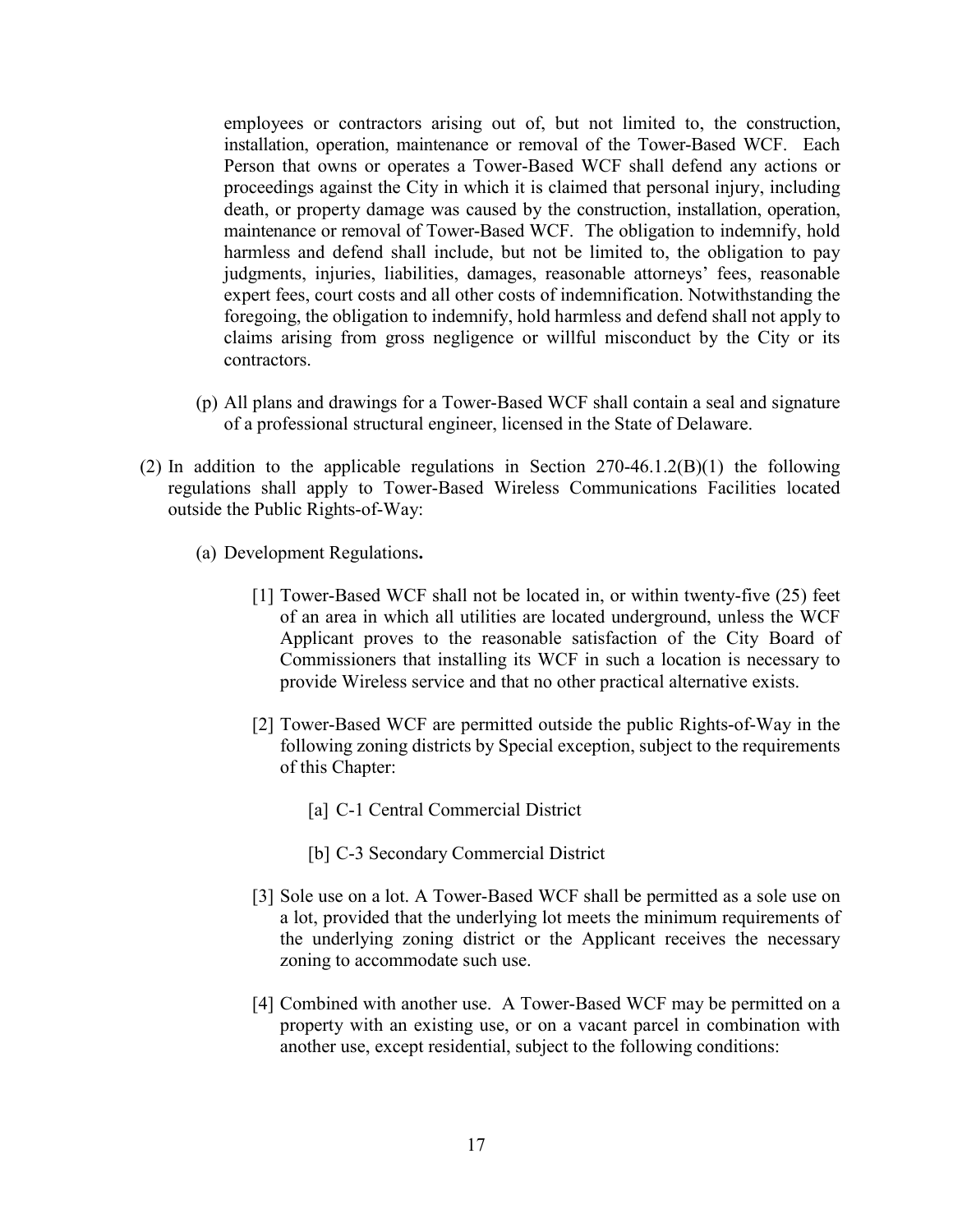- [a] The existing use on the property may be any permitted use in the applicable district and need not be affiliated with the WCF.
- [b] Minimum lot area. The minimum lot shall comply with the requirements for the applicable zoning district and shall be the area needed to accommodate the Tower-Based WCF and guy wires, the equipment building, security fence, and buffer planting. The WCF Applicant shall retain the right to seek a variance in accordance with the requirements of the City Code should the proposed lot not comply with the requirements for the applicable zoning district.

#### (b) Design Regulations.

- [1] Height. Tower-Based WCFs shall be designed and kept at the minimum functional height. The maximum total height of a Tower-Based WCF, which is not located in the public ROW, shall not exceed the one hundred fifty (150) feet, as measured vertically from the ground level to the highest point on the WCF, including Antennae, and subsequent alterations. No WCF Applicant shall have the right under these regulations to erect a tower to the maximum height specified in this section unless it proves the necessity for such height. The WCF Applicant shall demonstrate that the Tower-Based WCF is the minimum height necessary for the service area.
- [2] Visual Appearance and Land Use Compatibility. Tower-Based WCF shall employ Stealth Technology which may include the tower portion to be painted brown or another color approved by the Board of Commissioners or shall have a galvanized finish. All Tower-Based WCF and Accessory Equipment shall be aesthetically and architecturally compatible with the surrounding environment and shall maximize the use of a like facade to blend with the existing surroundings and neighboring buildings to the greatest extent possible. The Board of Commissioners may consider the aesthetic impact of the proposed facility, including but not limited to whether its decision upon the subject application will promote the harmonious and orderly development of the zoning district involved; encourage compatibility with the character and type of development existing in the area; prevent a negative impact on the aesthetic character of the community; preserve woodlands and trees existing at the site to the greatest possible extent; and encourage sound engineering and land development design and construction principles, practices and techniques.
- [3] Any proposed Tower-Based WCF shall be designed structurally to accommodate both the WCF Applicant's Antennae and at least two (2) comparable Antennae for future users.
- [4] Any Tower-Based WCF over forty (40) feet in height shall be equipped with an anti-climbing device, as approved by the manufacturer.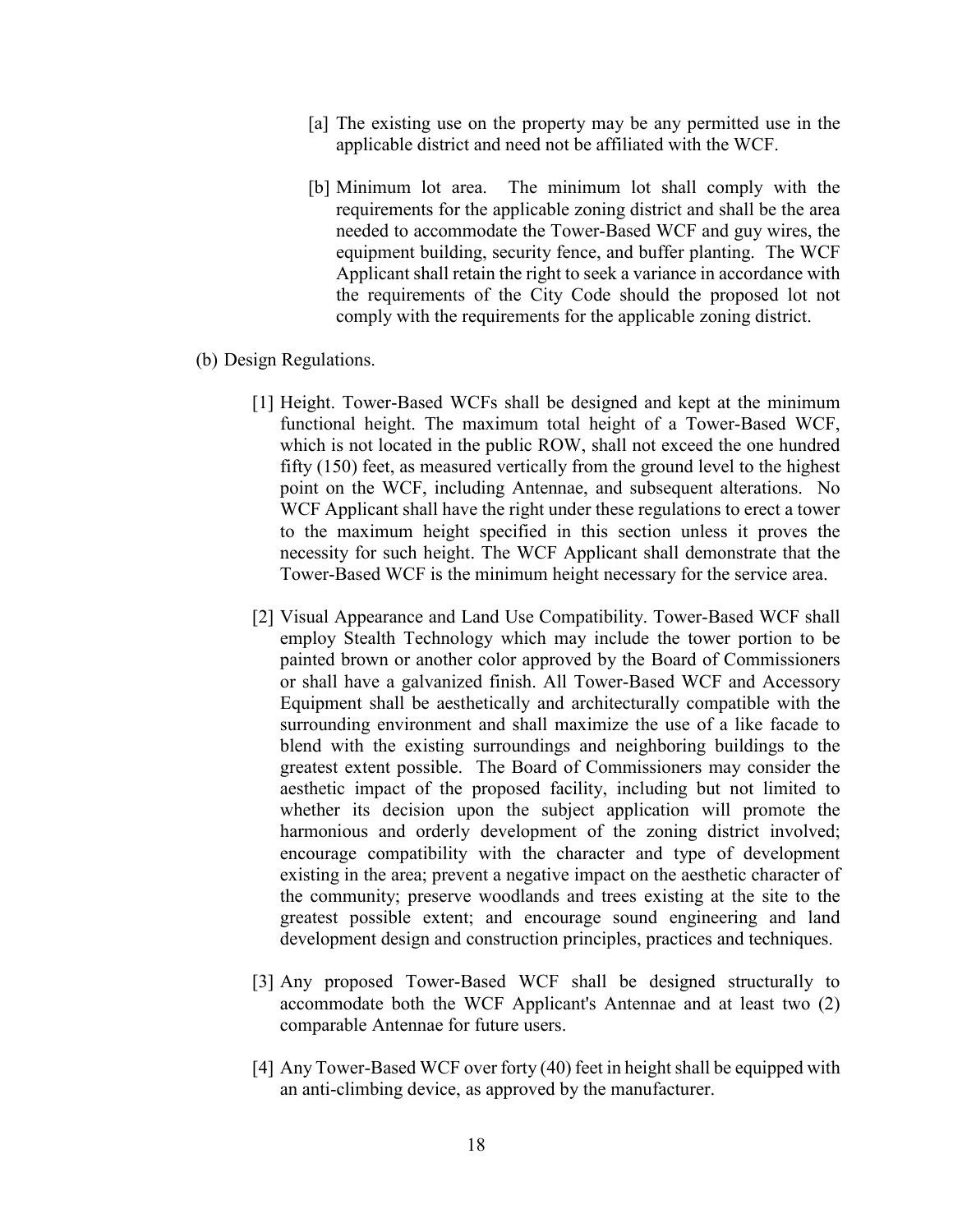- (c) Upon submission of an application for a Tower-Based WCF and the scheduling of the public hearing upon the application, the WCF Applicant shall send via First Class Mail notice to all owners of every property within one hundred and fifty (150) feet of the proposed facility, advising of the subject matter and date of such hearing. The WCF Applicant shall provide proof of such notification to the City Manager along with the list of return receipts received.
- (d) Cybersecurity. The wireless provider shall ensure that: (1) a cyber security risk management plan, that incorporates current best practices commensurate to assessed risk, is established, implemented, and periodically evaluated and updated, and (2) in the event of a security breach, such provider complies with applicable law.
- (e) Minimum setbacks. The minimum distance between the base of a Tower-Based WCF and any adjoining property line or street Right-of-Way line shall equal 110% of the proposed height of the Tower-Based WCF, unless the Applicant shows to the satisfaction of the City Board of Commissioners that the proposed Tower-Based WCF has been designed in such a manner that a lesser setback will have no negative effects on public safety.
- (f) Surrounding Environs.
	- [1] The WCF Applicant shall ensure that the existing vegetation, trees and shrubs located within proximity to the WCF structure shall be preserved to the maximum extent possible.
	- [2] The WCF Applicant shall submit a soil report to the City Board of Commissioners complying with the standards of Appendix I: Geotechnical Investigations, ANSI/TIA-222, as amended, to document and verify the design specifications of the foundation of the Tower-Based WCF, and anchors for guy wires, if used.
- (g) Fence/Screen.
	- [1] A security fence having a minimum height of six (6) feet and a maximum height of eight (8) feet shall completely surround any Tower-Based WCF located outside the Public Rights-of-Way, as well as guy wires, or any building housing WCF equipment.
	- [2] A screen of evergreen trees planted eight (8) feet on center, each at least four (4) feet in height, shall surround the Tower-Based WCF and security fence. Existing vegetation shall be preserved to the maximum extent possible and landscaping is not required where landscaping already exists
- (h) Accessory Equipment.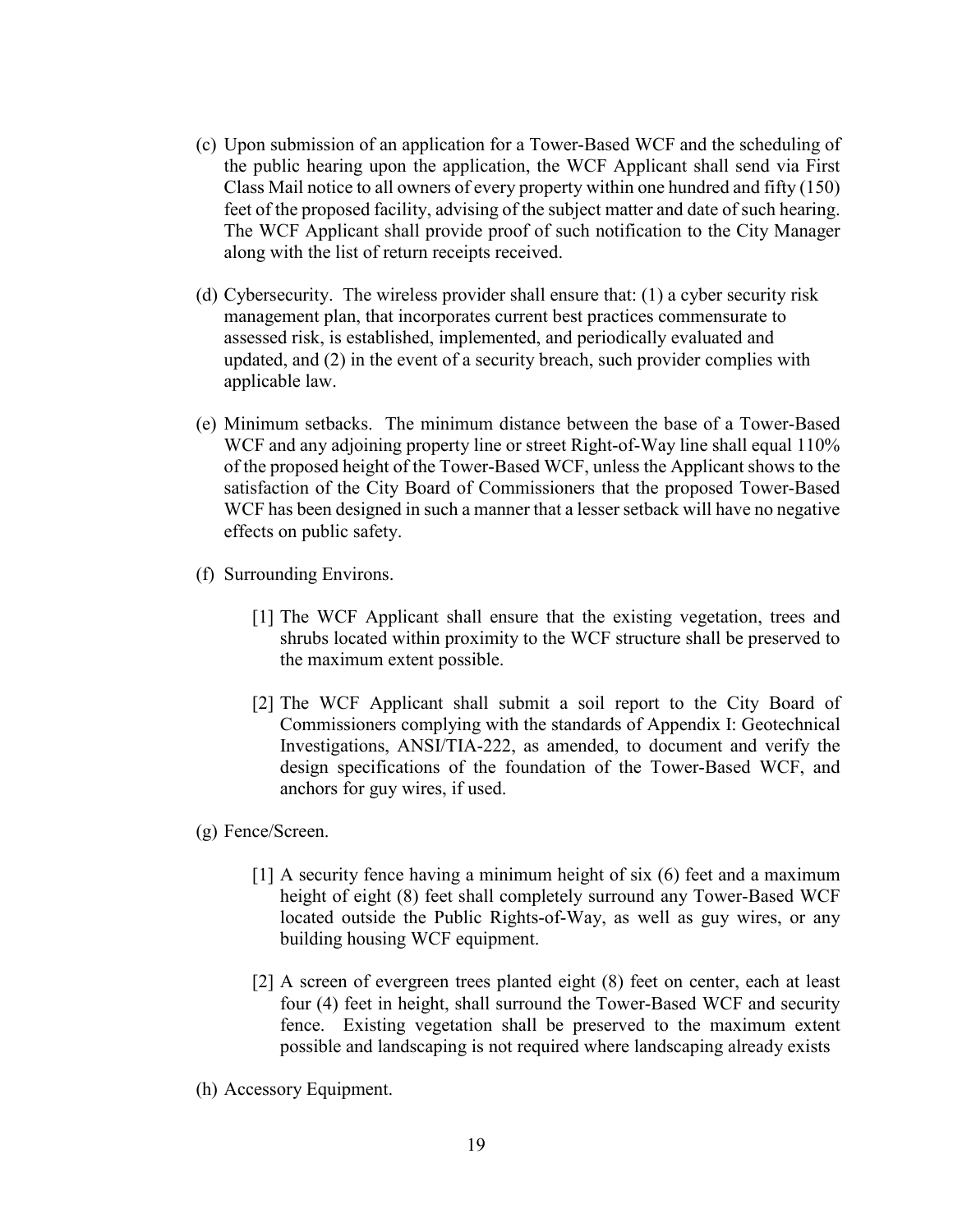- [1] If necessary, Accessory Equipment associated, or connected, with a Tower-Based WCF shall be placed underground or screened from public view using Stealth Technology. All ground-mounted Accessory Equipment, utility buildings and accessory structures shall be architecturally designed to blend into the environment in which they are situated and shall meet the minimum setback requirements of the underlying zoning district.
- [2] Accessory Equipment. Accessory Equipment not exceeding five hundred (500) square feet in area shall be permitted for each unrelated company sharing space on the Tower-Based WCF outside of the public ROW.
- (i) Additional Antennae. As a condition of approval for all Tower-Based WCF, the WCF Applicant shall provide the City Board of Commissioners with a written commitment that it will allow a minimum of two (2) other service providers the opportunity to Collocate Antennae on Tower-Based WCF where technically feasible. To the extent permissible under state and federal law, the owner of a Tower-Based WCF shall not install any additional Antennae without obtaining the prior written approval of the City Building Inspector.
- (j) FCC License. Each Person that owns or operates a Tower-Based WCF shall submit a copy of its current FCC license, including the name, address, and Emergency telephone number for the operator of the facility.
- (k) Access Road. Where necessary, an access road, turnaround space and parking shall be provided to ensure adequate Emergency and service access to Tower-Based WCF. Maximum use of existing roads, whether public or private, shall be made to the extent practicable. Road grades shall closely follow natural contours to assure minimal visual disturbance and minimize soil erosion. Where applicable, the WCF owner shall present documentation to the City Board of Commissioners that the property owner has granted an easement or other property right for the proposed facility.
- (l) Construction. All construction, maintenance, repair and/or removal of Tower-Based WCF shall comply with the applicable requirements of the City code, including but not limited to Chapter 105.
- (m)Inspection. The City reserves the right to inspect any Tower-Based WCF to ensure compliance with the Zoning Ordinance and any other applicable provisions found within the City Code or state or federal law. The City and/or its agents shall have the authority to enter the lease property upon which a WCF is located at any time, upon reasonable notice to the operator, to ensure such compliance.
- C. Regulations Applicable to all Small Wireless Communications Facilities.

The following regulations shall apply to Small Wireless Communications Facilities: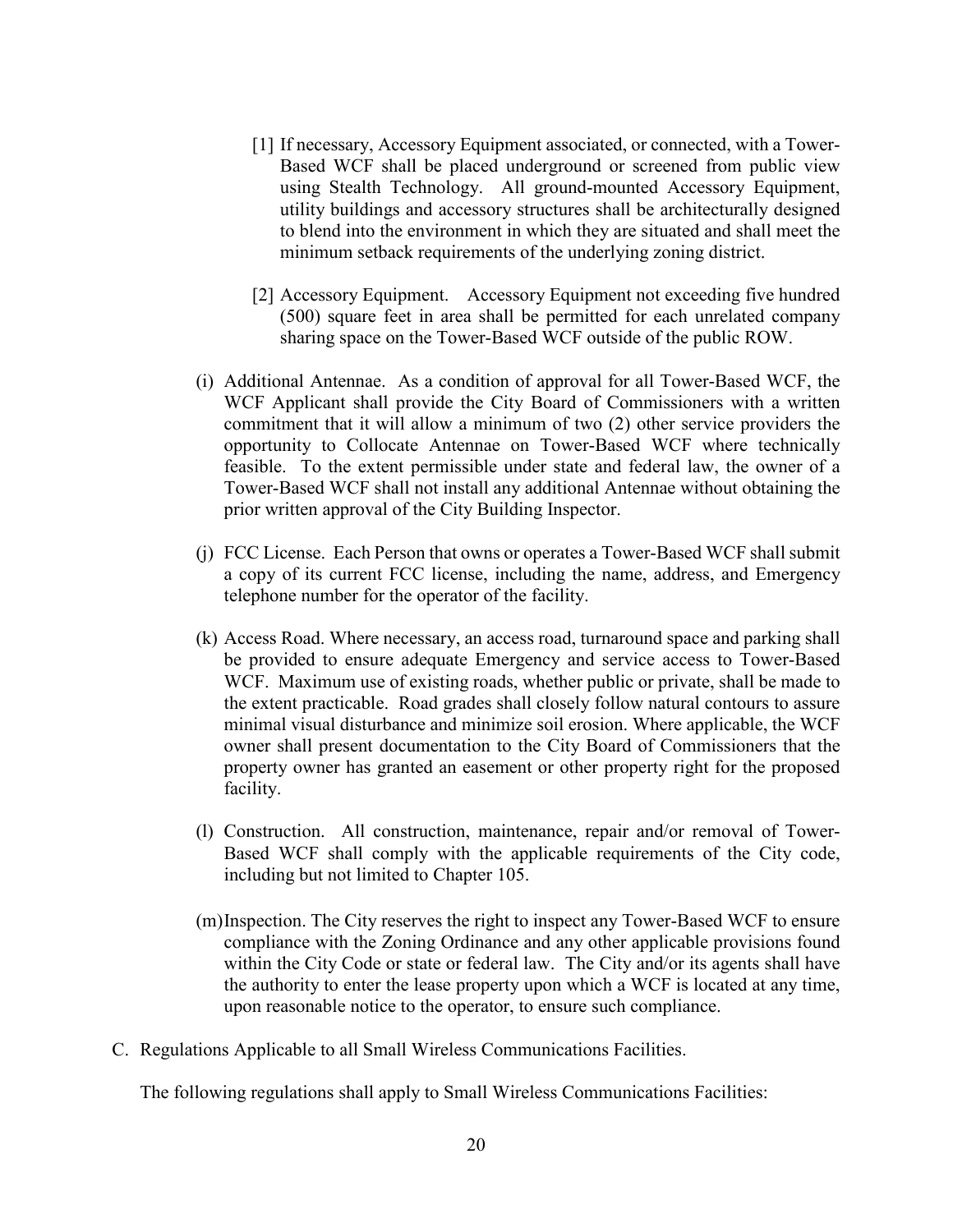- (a) Location and development standards.
	- [1] Small WCF are permitted by administrative approval by the City Building and Licensing Department in all City zoning districts, subject to the requirements of this Section 270-46.1.2(C).
	- [2] Small WCF in the public ROW requiring the installation of a new Wireless Support Structure shall not be located directly in front of any building entrance or exit such that it would interfere with ingress or egress.
	- [3] All Small WCF shall comply with the applicable requirements of the Americans with Disabilities Act and all applicable City Code requirements pertaining to streets and sidewalks, as codified in Chapter 232 of the City Code.
	- [4] Any Small WCF proposed for installation on the City Boardwalk or beach shall be subject to such additional, reasonable conditions as determined by the City Manager in order to minimize the impact in such aesthetically sensitive areas. Applicants for such Small WCF shall have a pre-application meeting with the City Manager prior to submitting an application for a Small WCF in order to discuss any specific aesthetic concerns the City may have with respect to the proposed WCF.
- (b) Non-conforming Wireless Support Structures. Small WCF shall be permitted to collocate upon non-conforming Tower-Based WCF and other non-conforming structures. Collocation of WCF upon existing Tower-Based WCF is encouraged even if the Tower-Based WCF is non-conforming as to use within a zoning district.
- (c) Any WCF Applicant for a Small WCF requiring the installation of a new utility pole shall first obtain a license from the City pursuant to §232-51 of the Rehoboth Beach City Code.
- (d) Standard of care. Any Small WCF shall be designed, constructed, operated, maintained, repaired, modified and removed in strict compliance with all current applicable technical, safety and safety-related codes, including but not limited to the most recent editions of the American National Standards Institute (ANSI) Code, National Electrical Safety Code, National Electrical Code, or to the industry standard applicable to the structure. Any WCF shall at all times be kept and maintained in good condition, order and repair by qualified maintenance and construction personnel, so that the same shall not endanger the life of any Person or damage any property in the City.
- (e) Wind and ice. All Small WCF shall be designed to withstand the effects of wind gusts and ice to the standard designed by the American National Standards Institute as prepared by the engineering departments of the Electronics Industry Association, and Telecommunications Industry Association (ANSI/TIA-222, as amended), or to the industry standard applicable to the structure.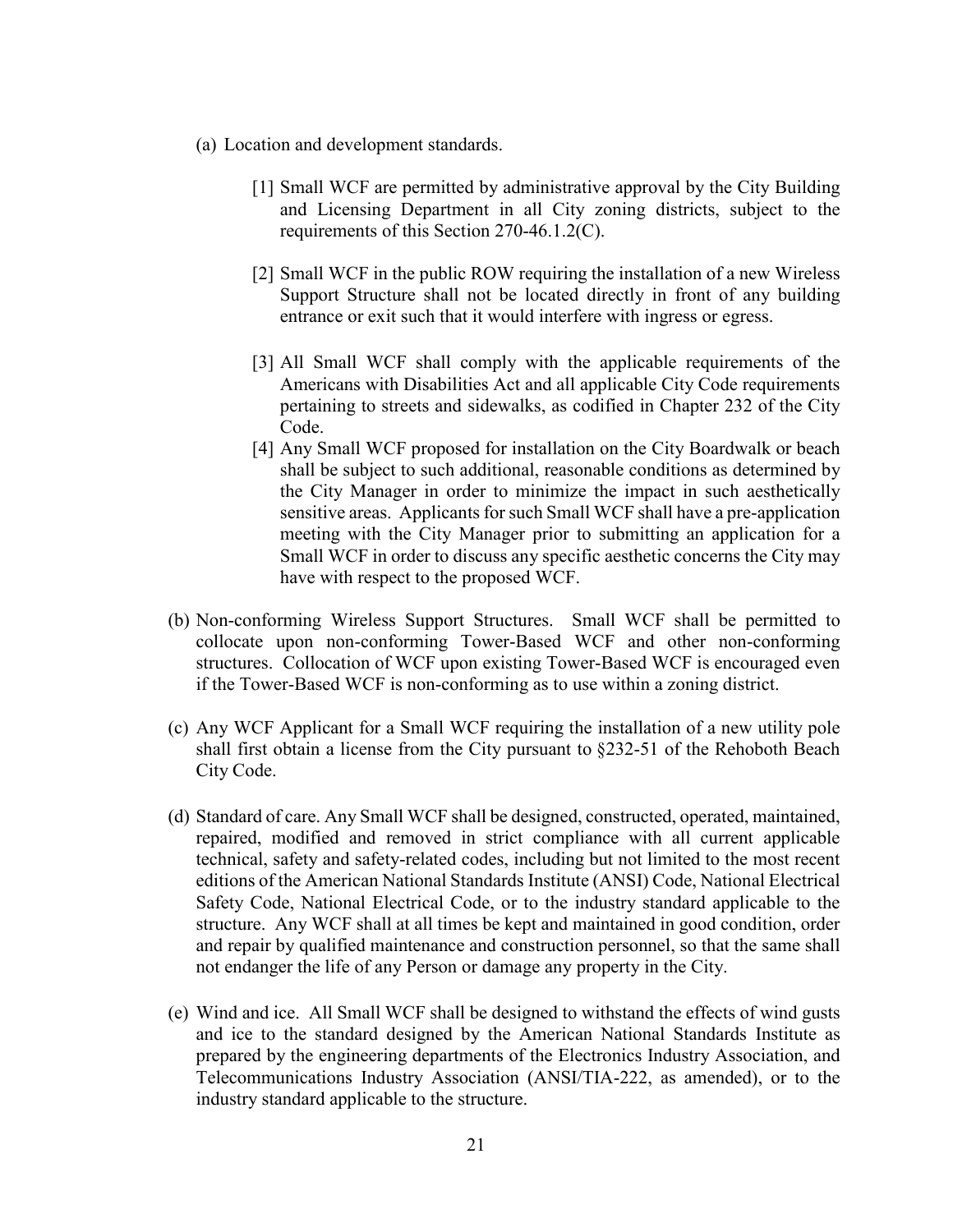- (f) Public safety communications. Small WCF shall not interfere with public safety communications or the reception of broadband, television, radio or other communication services enjoyed by occupants of nearby properties.
- (g) Radio frequency emissions.A Small WCF shall not, by itself or in conjunction with other WCFs existing on the same structure at the time of installation, generate radio frequency emissions in excess of the standards and regulations of the FCC, including but not limited to, the FCC Office of Engineering Technology Bulletin 65 entitled "Evaluating Compliance with FCC Guidelines for Human Exposure to Radio Frequency Electromagnetic Fields," as amended.
- (h) Time, Place and Manner. The City Building Inspector shall determine the time, place and manner of construction, maintenance, repair and/or removal of all Small WCF in the ROW based on public safety, traffic management, physical burden on the ROW, and related considerations. All construction, maintenance, repair and/or removal of Small WCF shall comply with the applicable requirements of the City code, including but not limited to Chapter 105.
- (i) Accessory Equipment. Small WCF and Accessory Equipment shall be located so as not to cause any physical or visual obstruction to pedestrian or vehicular traffic, create safety hazards to pedestrians and/or motorists, or to otherwise inconvenience public use of the ROW as determined by the City.
- (j) Any graffiti on the Small WCF or on any Accessory Equipment shall be removed at the sole expense of the owner within thirty (30) days of notification by the City.
- (k) Design regulations. All Small WCF shall be designed to meet the requirements of the City "Small Wireless Communications Facility Design Manual," a copy of which is kept on file at the City Building and Licensing Office and available on the City's website.
- (l) Timing of Approval.
	- [1] Within sixty (60) days of receipt of a complete application for Collocation of a Small WCF on a preexisting Wireless Support Structure, the City Building Inspector shall make a final decision on whether to approve the application and shall notify the WCF Applicant in writing of such decision.
	- [2] Within ninety (90) days of receipt of an application for a Small WCF requiring the installation of a new Wireless Support Structure, the City Building Inspector shall make a final decision on whether to approve the application and shall notify the WCF Applicant in writing of such decision.
	- (m)Relocation or Removal of Facilities. Within ninety (90) days following written notice from the City, or such longer period as the City determines is reasonably necessary or